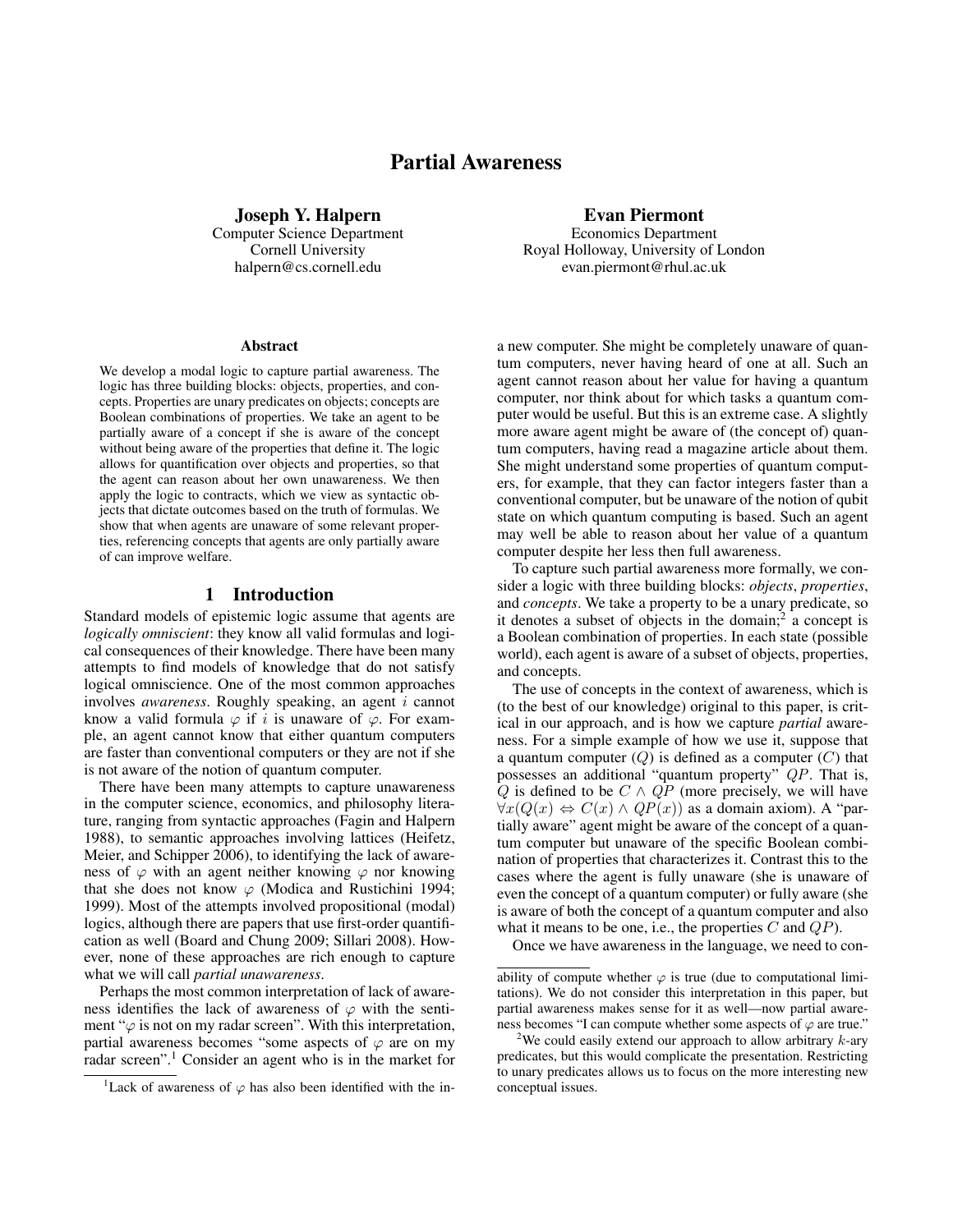sider what an agent knows about her own awareness (and lack of it). This is critical in order to capture many interesting economic behaviors. For example, an agent might know (or at least believe it is possible) that there are aspects of a quantum computer about which she is unaware (in our example, this happens to be  $QP$ ). In the spirit of Halpern and Rêgo  $(2009; 2013)$  (HR from now on), we capture this using quantification over properties:  $K_i(\exists P \forall x (Q(x) \Leftrightarrow$  $C(x) \wedge P(x)$ ); although *i* is unaware of *how* quantum computers differ from conventional computers, she knows that there is a distinction that is captured by some property P.

While the agent is unaware of the property  $QP$ , so cannot reason explicitly about it, she is aware that there is some property that relates C and Q. This allows her to reason at a sophisticated level about QP. For example, for an arbitrary property R, the statement  $K_i(\forall P \forall x ((\overline{Q}(x) \Leftrightarrow C(x) \wedge$  $P(x) \Rightarrow (P(x) \Rightarrow R(x))$ , combined with the definition of quantum computer, implies that the agent knows that  $QP$ implies  $R$ , even though she is unaware of  $QP$ . Despite her (partial) unawareness of the notion of quantum computer, the agent can reach some substantive conclusions.

With unawareness, an agent may in general be uncertain about the relation between  $C$  and  $Q$ ; for example, she might also envision a state where a quantum computer is a computer that satisfies one of two properties, either  $QP$  or  $QP'$ , but cannot articulate statements that distinguish QP from  $QP'$ . So if the agent wishes to purchase a  $QP$ -computer but not a  $QP'$ -computer, she cannot do so. This lack of awareness has important consequences in market settings.

Consider a seller of quantum computers who is fully aware and has the ability to teach the buyer; specifically, he can expand the buyer's awareness, allowing her to discriminate between  $QP$  and  $QP'$  computers. It is instructive to compare the case of unawareness with the more standard case of uncertainty (with full awareness) in this setting. In environments of pure uncertainty, the buyer and seller are assumed to have a common (and fully understood) space of uncertainty, where each state fully resolves all payoffrelevant uncertainty. That is, although they may have uncertainty, both the buyer and seller understand exactly what information is required in order to resolve the uncertainty. A state contains all the relevant information, so, given a state, both the buyer and seller can (at least in principle) place a price on all the relevant options.

Suppose that we model the example above using two states: s, in which c is a  $QP$ -computer, and s', in which c is  $QP'$ -computer. If the buyer knows that the seller knows the state, and the seller can reveal his information in a credible way, then we can assume without loss of generality that he will always do so and a transaction will take place only in state s. To see why, note that in state s, the seller's dominant strategy is to reveal his information, ensuring a sale. Because the buyer knows that the seller knows the state, she will interpret no information as a signal that the state is  $s'$ . Thus, in either case the state is revealed.<sup>3</sup>

If the buyer does not know whether the seller knows the state, or if the seller cannot credibly reveal the state, the argument above fails; receiving no information could plausibly be the consequence of an uninformed seller. If and when information is revealed or a transaction takes place now depends on the beliefs of the agents. However, an enforceable contract can remedy the situation: a contract that stipulates the sale of the computer conditional on the true state being  $s$ results in essentially the same outcome as the case where the buyer knows that the seller knows the true state of the world: the buyer ends up with the computer if and only if the state is s. The fact that the buyer and seller agree on the underlying state space (i.e., the set of possible states of the world) makes it possible for an enforceable contract to overcome information asymmetries.

We now turn to the situation with unawareness. If the buyer knows that the seller is aware of all the intricacies of his product, then an analogous argument to the one above shows that we get the same outcome as in the case of uncertainty. That is, if the buyer believes the seller is himself aware of the distinction between  $QP$  and  $QP'$ , then she could decide to purchase a computer  $c$  only if he teaches her about the properties and if  $QP(c)$  is true.

On the other hand, if the buyer does not know what the seller is aware of, then we get a significant divergence between the situation with awareness and uncertainty. With unawareness, the seller will again not volunteer information, but the buyer *cannot* draw up a contract guaranteeing her the product she wants, since she cannot articulate the difference between the states. The efficacy of contracts relies critically on the parties' common knowledge of the state space, which in general does not hold in the presence of unawareness.

Note the critical role of the "partialness" of awareness here. If the buyer were fully aware of the concept, in the sense of her being aware of the properties that define it, she could write the relevant contracts and we would have a case of pure uncertainty. On the other hand, if she were completely unaware of quantum computers, she would not be able to reason about her value, or even consider buying one.

The introduction of concepts allows us to consider agents with different levels of awareness. For example, perhaps a buyer becomes aware of a particular company that is offering a commercial quantum computer understood to be characterized by the concept  $T$ . If the buyer knows that  $T$  is such that  $\forall x (T(x) \Leftrightarrow C(x) \wedge QP'(x))$ , then the buyer, without being explicitly aware of  $QP$  or  $QP'$ , can nonetheless articulate her desire to purchase a  $QP$  but not a  $QP'$  computer. Indeed, the buyer can write a contract that gives her the right to return the computer c in the event that  $T(c)$  is true. In other words, the concept  $T$  acts as a proxy for the property QP, allowing the buyer to circumvent her scant awareness.

<sup>&</sup>lt;sup>3</sup>This argument does not rely on the fact that there are only two states. Suppose that there are n states, say  $s_1, \ldots, s_n$ , and the buyer is willing to pay  $p_i$  for the computer if the true state is  $s_i$ ,

with  $p_1 \geq p_2 \geq \ldots \geq p_n$ . Assume that the seller is willing to sell at any positive price. An easy induction on  $k$  shows that, without loss of generality, if the true state is  $s_k$ , the seller might as well reveal this fact, as long as the buyer puts positive probability on a state  $k' < k$ . (A formalization of this argument also requires common knowledge of rationality, or, more precisely, sufficiently deep knowledge of rationality.)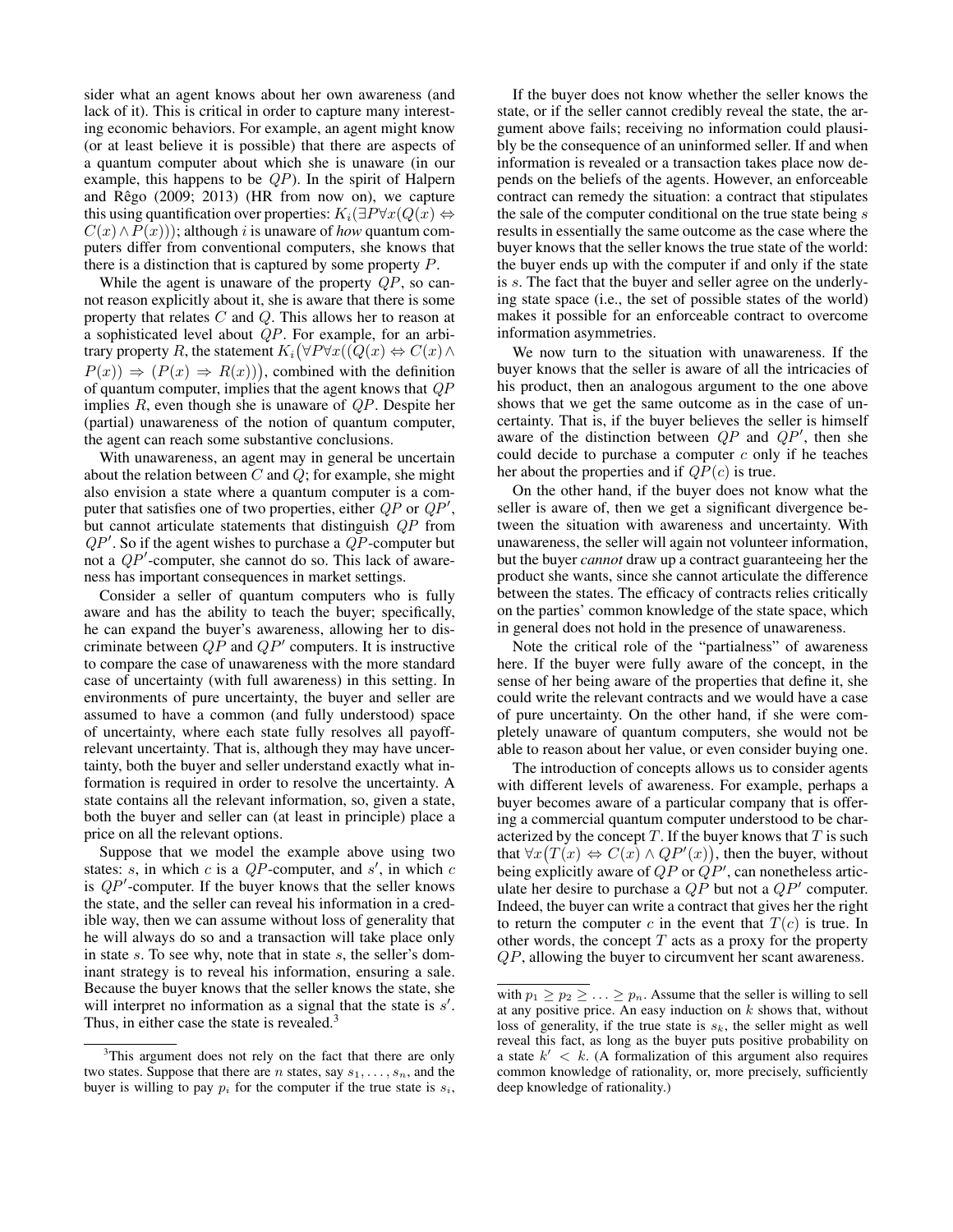Note that the observations above help to explain the prevalence of costly litigation and contractual disputes. In the world of pure uncertainty, it can be shown that contracts are always upheld in equilibrium. Indeed, if uncertainty resolved in such a way as to make some party renege, then this could be foreseen, and could be addressed by an appropriate contract, avoiding costly litigation. However, when parties are aware of different concepts, optimal complete contracts cannot be drawn up, setting up a barrier to efficient trade. A legal system that punishes the strategic concealment of information can help to facilitate trade, as it provides recourse for unaware buyers who get swindled.

# 2 A logic of partial awareness

In this section, we introduce our logic of partial awareness.

## 2.1 Syntax

The syntax of our logic has the following building blocks:

- A countable set  $\mathcal O$  of constant symbols, representing objects. Following Levesque (1990), we assume that  $\mathcal O$  consists of a nonempty set of *standard names*  $d_1, d_2, \ldots$ , which may be finite or countably infinite.<sup>4</sup> Intuitively, the standard names will represent the domain elements. We explain the need for these shortly.
- A countably infinite set  $V^{\mathcal{O}}$  of object variables, which range over objects.
- A countable set  $P$  of unary predicate symbols.
- A countably infinite set  $V^{\mathscr{P}}$  of predicate variables.
- A countable set  $\mathscr C$  of concept symbols.

If  $d \in \mathscr{O}$ ,  $x \in \mathcal{V}^{\mathscr{O}}$ ,  $P \in \mathscr{P}$ ,  $Y \in \mathcal{V}^{\mathscr{P}}$ , and  $C \in \mathscr{C}$ , then  $P(d)$ ,  $P(x)$ ,  $Y(d)$ ,  $Y(x)$ ,  $C(d)$ , and  $C(x)$  are *atomic formulas*. Starting with these atomic formulas, we construct the set of all formulas recursively: As usual, the set of formulas is closed under conjunction and negation, so if  $\varphi$  and  $\psi$  are formulas, then so are  $\neg \varphi$  and  $\varphi \wedge \psi$ . We allow quantification over objects and over unary predicates, so that if  $\varphi$  is a formula,  $x \in V^{\mathscr{P}}$ , and  $Y \in V^{\mathscr{P}}$ , then  $\forall x \varphi$  and  $\forall Y \varphi$ are formulas. Finally, we have two families of modal operators: taking  $\{1 \dots n\}$  to denote the set of agents, we have modal operators  $A_1, \ldots, A_n$  and  $K_1, \ldots, K_n$ , representing awareness and (explicit) knowledge, respectively. Thus, if  $\varphi$ is a formula, then so is  $A_i\varphi$  and  $K_i\varphi$ . Let  $\mathcal{L}(\mathcal{O}, \mathcal{P}, \mathcal{C})$  denote the resulting language. A formula that contains no free variables is called a *sentence*.

### 2.2 Semantics

A model over the language  $\mathcal{L}(\mathcal{O}, \mathcal{P}, \mathcal{C})$  has to give meaning to each of the syntactic elements in the language. We use the standard possible-worlds semantics of knowledge. Thus, a model includes a set Ω of possible *states* or *worlds* (we use the two words interchangeably) and, for each agent  $i$ , a binary relation  $\mathcal{K}_i$  on worlds. The intuition is that  $(\omega, \omega') \in$  $\mathcal{K}_i$  (sometimes denoted  $\omega' \in \mathcal{K}_i(\omega)$ ) if, in world  $\omega$ , agent i considers  $\omega'$  possible.

Following HR, we assume that each state  $\omega$  is associated with a language. Formally, there is a function  $\Phi$  on states such that  $\Phi(\omega) = (\mathcal{O}_{\omega}, \mathcal{P}_{\omega}, \mathcal{C}_{\omega})$ , where  $\mathcal{O}_{\omega} = \mathcal{O}$ ,  $\mathscr{P}_{\omega} \subseteq \mathscr{P}$ , and  $\mathscr{C}_{\omega} \subseteq \mathscr{C}$ . We discuss the reason for associating a language with each state below. Let  $\mathcal{L}(\Phi(\omega))$  denote the language associated with state  $\omega$ . We also assume that associated with each state  $\omega$  and agent i, there is the set of constant, predicate, and concept symbols that the agent is aware of; this is given by the function A. At state  $\omega$ , each agent can only be aware of symbols that are in  $\Phi(\omega)$ . Thus,  $A_i(\omega) \subseteq \Phi(\omega)$ . We assume that all agents are aware of the standard names at every state, so that  $A(\omega)$  includes  $\mathcal{O}$ .

Like Levesque (1990), we take the domain  $D$  of a model over  $\mathcal{L}(\mathcal{O}, \mathcal{P}, \mathcal{C})$  to consist of the standard names in  $\mathcal{O}$ . An interpretation I assigns meaning to the constant and predicate symbols in each state; more precisely, for each state  $\omega$ , we have a function  $I_{\omega}$  taking  $\mathcal O$  to elements of the domain D,  $\mathscr P$  to subsets of D, and  $\mathscr C$  to Boolean combinations of properties (i.e., predicates). This last item requires some explanation. Although elements of  $\mathcal O$  and  $\mathcal P$  are mapped to semantic objects (elements in the domain and sets of elements in the domain, respectively), elements of  $\mathscr C$  are mapped to *syntactic* objects: Boolean combinations of properties. Let  $\mathcal{L}^{bc}$ denote the Boolean combination of properties; if  $\mathscr{P}' \subseteq \mathscr{P}$ , let  $\mathcal{L}^{bc}(\mathscr{P}')$  denote the Boolean combination of properties in  $\mathscr{P}'$ . We require that  $\mathcal{I}_{\omega}(C) \in \mathcal{L}^{bc}(\Phi(\omega))$ , so that the Boolean combination defining  $C$  in state  $\omega$  must be expressible in  $\mathcal{L}(\Phi(\omega))$ , the language of  $\omega$ . We sometimes write  $c^I_{\omega}$ rather than  $I_{\omega}(c)$ ,  $P_{\omega}^{I}$  rather than  $I_{\omega}(P)$ , and  $C_{\omega}^{I}$  rather than  $I_{\omega}(C)$ . We assume that standard names are mapped to themselves, so that  $(d_i)_{w}^I = d_i$ .

Putting this together, a model for partial awareness has the form

$$
M = (\Omega, D, \Phi, \mathcal{A}_1 \dots, \mathcal{A}_n, \mathcal{K}_1, \dots, \mathcal{K}_n, I).
$$

The truth of a sentence  $\varphi \in \mathcal{L}(\mathcal{O}, \mathcal{P}, \mathcal{C})$  at a state  $\omega$  in M is defined recursively as follows.

- $(M, \omega) \models P(d)$  iff  $P(d) \in \mathcal{L}(\Phi(\omega))$  and  $d \in P_{\omega}^I$ ,
- $(M, \omega) \models \neg \varphi$  iff  $\varphi \in \mathcal{L}(\Phi(\omega))$  and  $(M, \omega) \not\models \varphi$ ,
- $(M, \omega) \models (\varphi \land \psi)$  iff  $(M, \omega) \models \varphi$  and  $(M, \omega) \models \psi$ ,
- $(M, \omega)$   $\models$   $C(d)$  iff  $C(d) \in \mathcal{L}(\Phi(\omega))$  and  $(M, \omega)$   $\models$  $C^I_\omega(d),$
- $(M, \omega) \models \forall x \varphi$  iff  $(M, \omega) \models \varphi[x/d]$  for all constant symbols  $d \in \mathcal{O}$ , where  $\varphi[x/d]$  denotes the result of replacing all free occurrences of x in  $\varphi$  by d,
- $(M, \omega)$   $\models \forall Y \varphi$  iff  $(M, \omega)$   $\models \varphi[Y/\psi]$ , where  $\psi \in$  $\mathcal{L}^{bc}(\Phi(\omega)),$   $^5$
- $(M, \omega) \models A_i \varphi$  iff  $\varphi \in \mathcal{L}(\mathcal{A}_i(\omega)),$
- $(M, \omega) \models K_i \varphi$  iff  $(M, \omega) \models A_i \varphi$  and  $(M, \omega') \models \varphi$  for all  $\omega' \in \mathcal{K}_i(\omega)$ .

<sup>&</sup>lt;sup>4</sup>Levesque required there to be infinitely many standard names.

<sup>&</sup>lt;sup>5</sup>There is an abuse of notation here. For example, if  $\psi$  is  $P \wedge$  $(Q \vee R)$  and  $\varphi$  is  $Y(d)$ , then  $\varphi[Y/\psi]$  is  $P(d) \wedge (Q(d) \vee R(d));$ that is, we apply the arguments of  $\varphi$  to all predicates in the  $\psi$ . We hope that the intended formula is clear in all cases.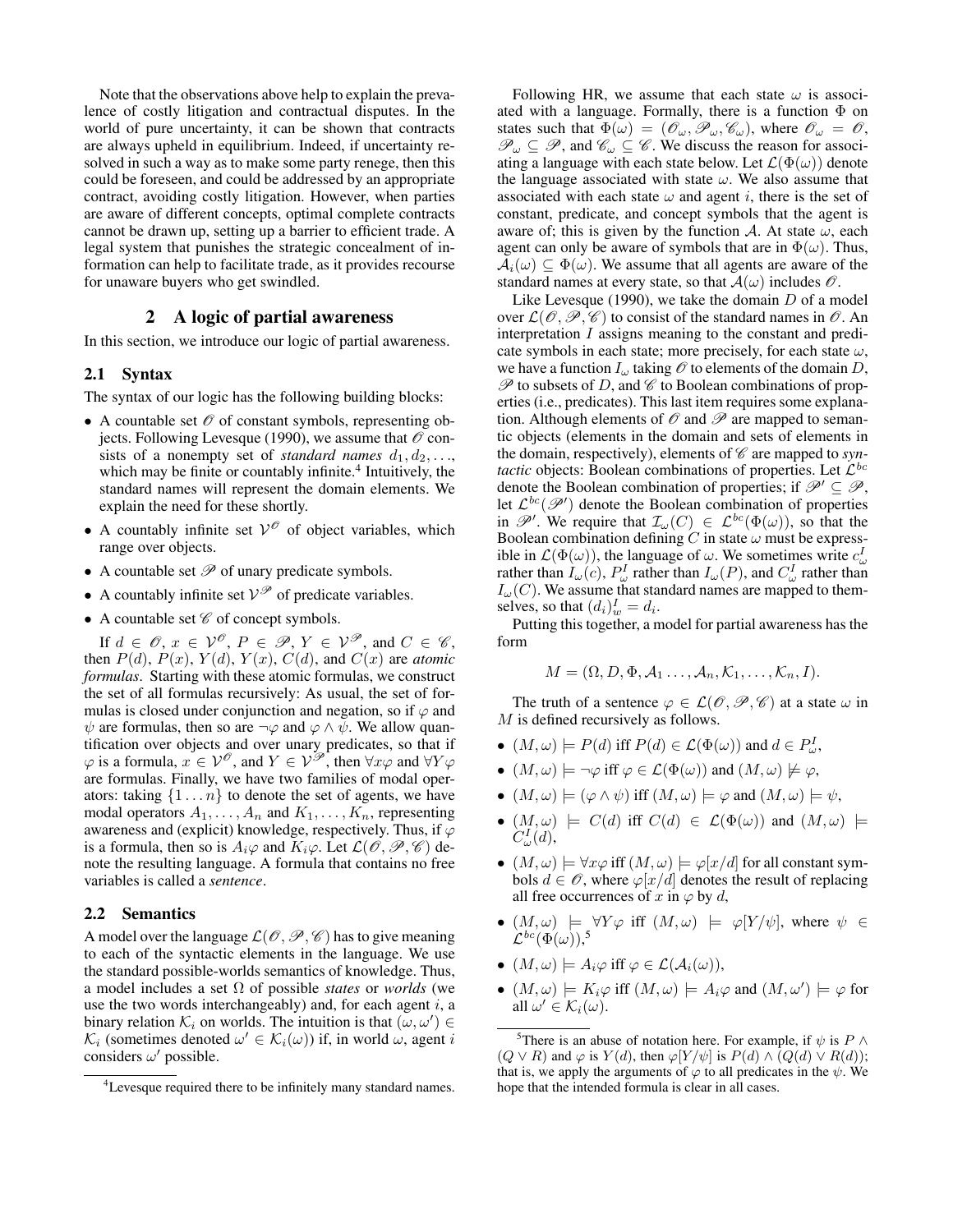Note that what we are calling knowledge here is what has been called *explicit knowledge* in earlier work (Fagin and Halpern 1988; Halpern and Rêgo 2009; 2013): for agent i to know a formula  $\varphi$ , i must also be aware of it. Traditionally,  $K_i$  has been reserved for *implicit* knowledge (where no awareness has been required), and  $X_i$  has been used to denote explicit knowledge (where  $X_i\varphi$  is defined as  $K_i\varphi \wedge A_i\varphi$ ). Since we do not use implicit knowledge in this paper, we have decided to use the more mnemonic  $K_i$  for knowledge, even though it represents explicit knowledge.

For the remainder of the paper, we restrict to models where agents know what they are aware of and knowledge essentially satisfies what are called the S5 properties. Specifically, we restrict to models M where each  $\mathcal{K}_i$  is an equivalence relation and if  $\omega \in \mathcal{K}_i(\omega)$ , then  $\mathcal{A}_i(\omega) =$  $\mathcal{A}_i(\omega')$ . This implies that  $\mathcal{A}_i(\omega) \subseteq \mathcal{L}(\Phi(\omega'))$  and  $\mathcal{A}_i(\omega') \subseteq$  $\mathcal{L}(\Phi(\omega))$ . Since  $\mathcal{K}_i$  is an equivalence relation, it partitions the states in  $\Omega$ . Thus, we can define  $\mathcal{K}_i$  by describing the partition. (In the economics literature, this partition is called i's *information partition*.) For the remainder of the paper, we assume (as is standard in the literature) that agents know what they are aware of, so that if  $\omega \in \mathcal{K}_i(\omega')$ , then  $A_i(\omega) = A_i(\omega')$ , and that each  $\mathcal{K}_i$  is an equivalence relation, and thus partitions the states in  $\Omega$ . We can define  $\mathcal{K}_i$  by describing this partition, called i's *information partition* in the economics literature.

Given these assumptions, we can now explain why we need different languages at different states. Consider an agent who considers it possible that she is aware of the whole language. Thus, the agent considers possible a state  $ω'$  such that  $\overline{A}_i$  ( $ω'$ ) =  $Φ(ω')$ . If we used the same language at all states, because the agent knows what she is aware of, that would mean that, at all states that the agent considered possible, she would know the whole language. Thus, if an agent is aware of all formulas, then she would know that she is aware of all formulas. This is a rather unreasonable property of awareness. It was precisely to avoid this property that Halpern and Rego (2013) allowed different languages to be associated with different states.

We can also explain our use of standard names. Note that to give semantics to  $\forall x \varphi$  and  $\forall Y \varphi$ , we do syntactic replacements. In the case of  $\forall x \varphi$ , we consider all ways of replacing x by a constant; in the case of  $\forall Y \varphi$ , we consider all ways of replacing Y by a Boolean combination of properties. This is critical because we define awareness syntactically. Consider a formula such as  $\forall YA_i(Y(d))$ . The standard approach to giving semantics to such a quantified formula would say, roughly speaking, that  $(M, \omega) \models \forall YA_i(Y(d))$  if  $(M, \omega) \models A_i(Y(d))$  no matter which set of objects Y represents. The "no matter which property (i.e., set of objects) Y represents" would typically be captured by including a valuation V on the left-hand side of  $\models$ , where V interprets Y as a set of objects; we would then consider all valuations V that agree on their interpretations of all predicate variables but  $Y$ . Since we treat awareness syntactically, this approach will not work. We need to replace  $Y$  by a syntactic object and then evaluate whether agent  $i$  is aware of the resulting formula. This is exactly what we do:  $(M, \omega) \models A_i(Y(d))$  if  $(M, \omega) \models A_i(\psi(d))$  for  $\psi \in \mathcal{L}^{bc}(\Phi(\omega)).$ 

A sentence  $\varphi$  is *satisfiable* if there exists a model M and a state  $\omega$  in M such that  $(M, \omega) \models \varphi$ . Given a model M,  $\varphi$  is *valid* in M, denoted  $M \models \varphi$ , if  $(M, \omega) \models \varphi$  for all  $\omega \in \Omega$  such that  $\varphi \in \mathcal{L}(\Phi(\omega))$ . Likewise, for some class of models N,  $\varphi$  is *valid* in N, denoted  $\mathcal{N} \models \varphi$ , if  $N \models \varphi$  for all  $N \in \mathcal{N}$ . Note that when we consider the validity of  $\varphi$ , we follow Halpern and Rêgo (2013) in requiring only that  $\varphi$ be true in states  $\omega$  such that  $\varphi \in \mathcal{L}(\Phi(\omega))$ . Thus,  $\varphi$  is valid if  $\varphi$  is true in all states  $\omega$  where  $\varphi$  is part of the language of ω; we are not interested in whether  $\varphi$  is true if  $\varphi$  is not in the language (indeed,  $\varphi$  is guaranteed not to be true in this case).

This completes our description of the syntax and semantics. Our language is quite expressive. Among other things, we can faithfully embed in it the propositional approach considered by HR and the object-based awareness approach of Board and Chung (2009). In more detail, HR consider a propositional logic of knowledge and awareness, which allows existential quantification over propositions, so has formulas of the form  $\exists X(A_i(X) \land \neg A_i(X))$  (there is a formula that agent  $i$  is aware of that agent  $j$  is not aware of). We can capture the HR language by replacing each primitive proposition p by the atomic formula  $P(d)$ , for some fixed standard name  $d$ , and replacing each proposition variable  $X$  by  $X(d)$ . This replacement allows us to convert a formula  $\varphi$  in the HR language to a sentence  $\varphi^r$  in our language (the HR language has no analogue of concepts). We can then convert an HR model  $M$  to a model  $M<sup>r</sup>$  in our framework by using the same set of states, taking  $\mathcal{O} = \{d\}$ , and taking  $\mathcal{C} = \emptyset$ , so that there are no concepts and a single object. It is easy to see that  $(M, \omega) \models \varphi$  iff  $(M^r, \omega) \models \varphi^r$ . We can also accommodate the object-based awareness models of Board and Chung (2009). Here the construction is more straightforward: a model where  $\mathscr{C} = \emptyset$  and  $\mathscr{P}_{\omega} = \mathscr{P}$  for all states  $\omega$  will do the trick.

## 3 Utility under introspective unawareness

In order to explore how the appeal to concepts might be valuable in a contracting environment, we must add a bit of structure to our problem, dictating the agents' preferences when they are unaware. This is more complicated than in previous work because we have unawareness of properties. Thus, unless the agent knows that she is aware of all properties, it is always possible there exists some property that she is unaware of.

We focus on a setting that makes sense for contracting: namely, one where an agent's utility is determined by which set of objects he ends up with. We further simplify things by assuming that the utility of a set of objects is separable, so it is the sum of the utility of the individual objects. Thus, there is no complementarity or substitutability (e.g., it is not the case that the objects are a left shoe and a right shoe, so that having one shoe is useless, while having both has high utility); each agent's preferences can be characterized by a utility function defined on objects.

In this section, we consider various assumptions on the utility function, which, roughly speaking, correspond to different ways of saying that all that an agent cares about are the properties and concepts in the agent's language that the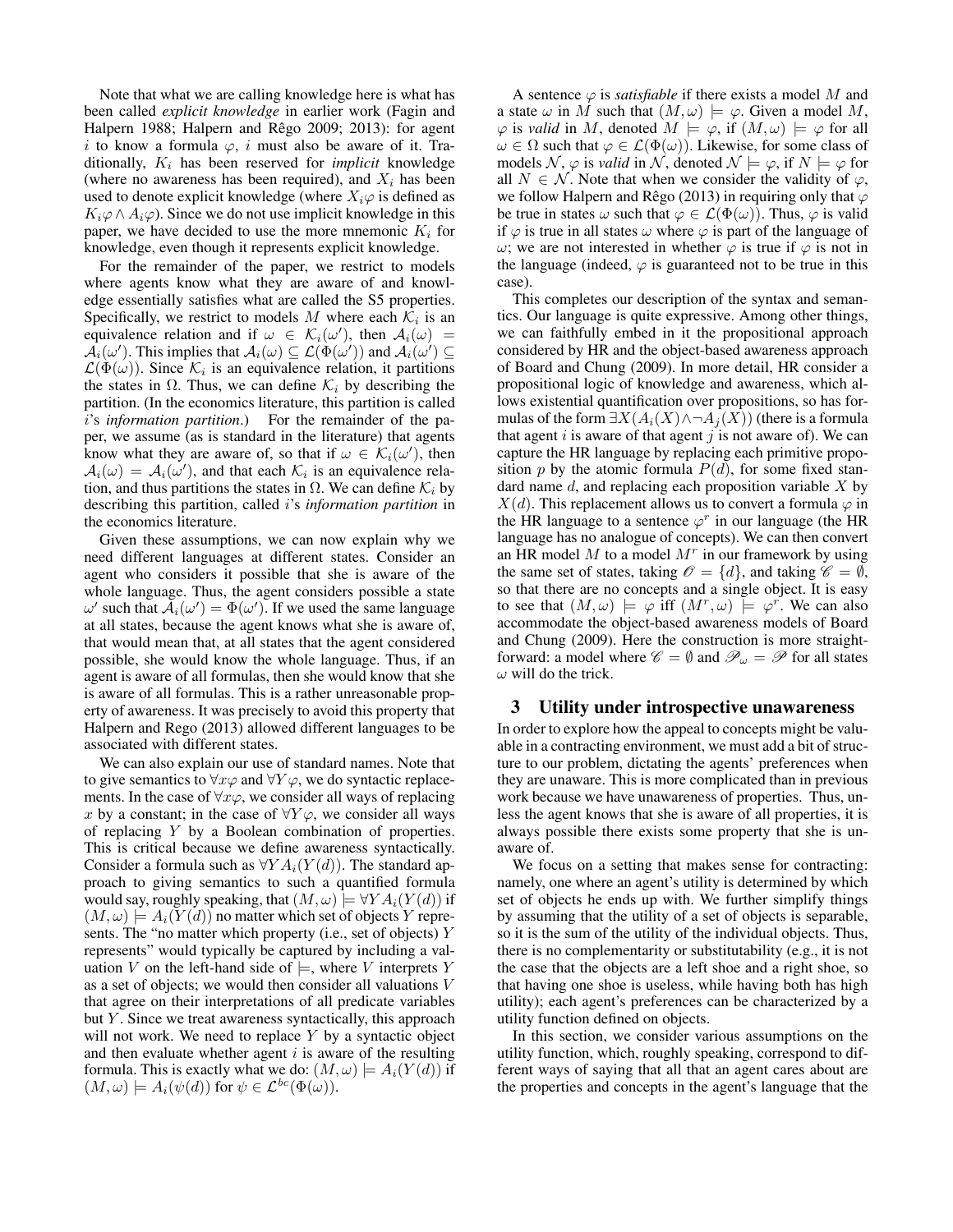objects satisfy. In the next section, we consider the consequences of these assumptions on a contracting scenario.

Fix a model  $M = (\Omega, D, \Phi, \mathcal{A}_1, \dots, \mathcal{A}_n, \mathcal{K}_1, \dots, \mathcal{K}_n, I)$ over a language  $\mathcal{L}(\hat{\mathcal{O}}, \mathcal{P}, \mathcal{C})$ . Let  $\mathcal{U} = \{U_{i,\omega} : D \to \mathcal{C}\}$  $\mathbb{R}\}_{i\in\{1...n\},\omega\in\Omega}$  describe the agents' preferences; specifically,  $U_{i,\omega}$  describes agent i's preferences in world  $\omega$  by associating with each object its utility (a real number).

Define, for notational expediency, the maps  $PROP<sub>\omega</sub>$ :  $D \rightarrow \mathscr{P}$  and CON<sub> $\omega$ </sub>:  $D \rightarrow \mathscr{C}$  by taking PROP<sub> $\omega$ </sub>(d) =  $\{P \in \mathcal{P}_{\omega} : d \in P_{\omega}^I\}$  and  $con_{\omega}(d) = \{C \in \mathcal{C}_{\omega} : d \in C_{\omega}^I\}.$ Thus, PROP<sub> $\omega$ </sub> and CON<sub> $\omega$ </sub> take a domain element to the set of properties (resp., concepts) it satisfies at  $\omega$ . Further define PROP $_{\omega}^{\mathcal{A}_{i}}(d)$  = PROP $_{\omega}(d) \cap \mathcal{A}_{i}(\omega)$  and CON $_{\omega}^{\mathcal{A}_{i}}(d)$  =  $\text{CON}_w(d) \cap \mathcal{A}_i(\omega)$ ; thus PROP $_{\omega}^{\mathcal{A}_i}$  and  $\text{CON}_{\omega}^{\mathcal{A}_i}$  are the restrictions of PROP<sub>w</sub> and CON<sub>w</sub> to agent i's awareness.

Our assumptions relate the agents' preferences over domain elements to the properties (and concepts) that these elements possess. Because we allow for introspection, it is possible for an agent to care about aspects of an object that she is unaware of, although she will not be able to articulate exactly why she has such a preference. Thus, we take as a starting point the minimal restriction ensuring an agent's subjective valuation depends only on properties and concepts that the agent can articulate.

A1. For all 
$$
d, d' \in D
$$
 and all states  $\omega, \omega' \in \Omega$ , if  $\text{PROP}_{\omega}(d) = \text{PROP}_{\omega'}(d')$  then  $U_{i,\omega}(d) = U_{i,\omega'}(d')$ .

A1 can be viewed as the conjunction of two assumptions: first, if two different objects  $\tilde{d}$  and  $d'$  possess exactly the same properties at a state  $\omega$ , then they are valued identically at  $\omega$ ; second, if a given object d has the same properties at two different states  $\omega$  and  $\omega'$ , then d has the same value at both  $\omega$  and  $\omega'$ . Since each concept is defined (at a possible state) as a Boolean combination of properties, if two objects satisfy the same properties then they must also be instances of the same concepts. Thus, A1 is equivalent to the assumption that if  $PROP_{\omega}(d) = PROP_{\omega}(d)$  and  $\text{CON}_{\omega}(d) = \text{CON}_{\omega'}(d')$  then  $U_{i,\omega}(d) = U_{i,\omega'}(d').$ 

Under A1, an agent does not care about the *label* assigned to an object—if  $d$  and  $d'$  satisfy the same properties (and so the same concepts) the agent does not care that  $d$  is called "d" and  $d'$  called " $d''$ ". A1 also rules out social preferences, or preferences that depend on epistemic conditions. For example, A1 does not allow agent  $i$  to value an object  $d$  according to agent j's valuation, or even agent j's current knowledge of  $i$ 's valuations, although this might be relevant if  $i$  is interested in reselling  $d$  to  $i$ . Finally, A1 rules out the case where an agent values the same properties differently in different states.

A1 allows an agent to value  $d$  and  $d'$  differently even if she can express no distinction between  $d$  and  $d'$  (conditional on the state. This can happen if  $d$  and  $d'$  differ on properties that the agent is unaware of. Our next assumption reduces this flexibility in valuations, mandating that an agent's valuation depends only on aspects of the state of which she is aware.

A2. If 
$$
\text{PROP}_{\omega}^{\mathcal{A}_i}(d) = \text{PROP}_{\omega'}^{\mathcal{A}_i}(d')
$$
 and  $\text{CON}_{\omega}^{\mathcal{A}_i}(d) = \text{CON}_{\omega'}^{\mathcal{A}_i}(d')$  then  $U_{i,\omega}(d) = U_{i,\omega'}(d')$ .

A2 says that the DM's valuation of objects cannot differ

unless the objects are distinguished in some way the agent is aware of. If two objects are the same in every way that the agent can articulate, then she assigns them the same value. It is consistent with A2 that an agent  $i$  ascribes different utilities to  $d$  and  $d'$  even though  $i$  is not aware of any property that distinguishes  $d$  and  $d'$ . This can happen if  $d$  and  $d'$  satisfy different concepts. In that case,  $i$  knows that some property must distinguish  $d$  and  $d'$ , but it is a property that  $i$  is not aware of. For instance, an agent might value a quantum computer more than a conventional one even when she does not understand exactly how to define a quantum computer. As this discussion shows, unlike A1, in A2 we must explicitly refer to concepts; even though concepts are built from properties, the agent can be aware of concepts that are defined by properties that the agent is not aware of.

A3. If 
$$
\text{PROP}_{\omega}^{\mathcal{A}_i}(d) = \text{PROP}_{\omega'}^{\mathcal{A}_i}(d')
$$
 then  $U_{i,\omega}(d) = U_{i,\omega'}(d').$ 

A3 says that an agent bases her preferences only on the properties of which she is aware (and not concepts). A3 can be thought of as a principle of neutrality towards unawareness; although two objects are distinguishable (say  $d$  is an instance of  $\tilde{C}$  while  $d^{\tilde{U}}$  is not), the agent values them identically as long as they are not distinguishable by properties that the agent is aware of. That is, while the agent knows there must be a property that separates  $d$  and  $d'$ , because she is unaware of such a property, so she places no value on it. For example, while the agent might understand that there is a difference between classical and quantum computers, because she does not understand *how* these entities differ, she values them equally. It is immediate that A3 implies both A1 and A2. Moreover, in a model without unawareness of properties or concepts, A1, A2, and A3 collapse to the same restriction.

While it may at first seem unreasonable to base preferences on properties of which you are unaware (as is allowed by A1), it actually is not so uncommon. People may prefer stock  $d$  to  $d'$  although they cannot articulate a reason that  $d$  is better. Nevertheless, because they see other people buying d and not  $d'$ , they assume that there is some significant property  $P$  of  $d$  (of which they are not aware) that  $d'$  does not possess that accounts for other people's preferences. This can be modeled using the fact that different states have different languages associated with them. An agent  $i$  might not be aware of P at a world  $\omega$ , but considers a world  $\omega'$  possible such that  $P(d)$  holds and  $P(d')$  does not. Moreover, he considers  $P$  a "good" property; objects that have property  $P$  get a higher utility than those that do not, all else being equal. We remark that such reasoning certainly seems to play a role in the high valuation of some cryptocurrencies! Of course, if  $i$  has a predicate in the language that says "other people like it", then  $d$  and  $d'$  might be distinguishable using that predicate. This observation emphasizes the fact that A1 and A2 are very much language-dependent. If the agent cannot express various properties in his language, then he may not be able to make distinctions relevant to preferences. (See (Bjorndahl, Halpern, and Pass 2013) for an approach to game theory and decision theory that assumes that utilities are determined by the description of a state in some language.)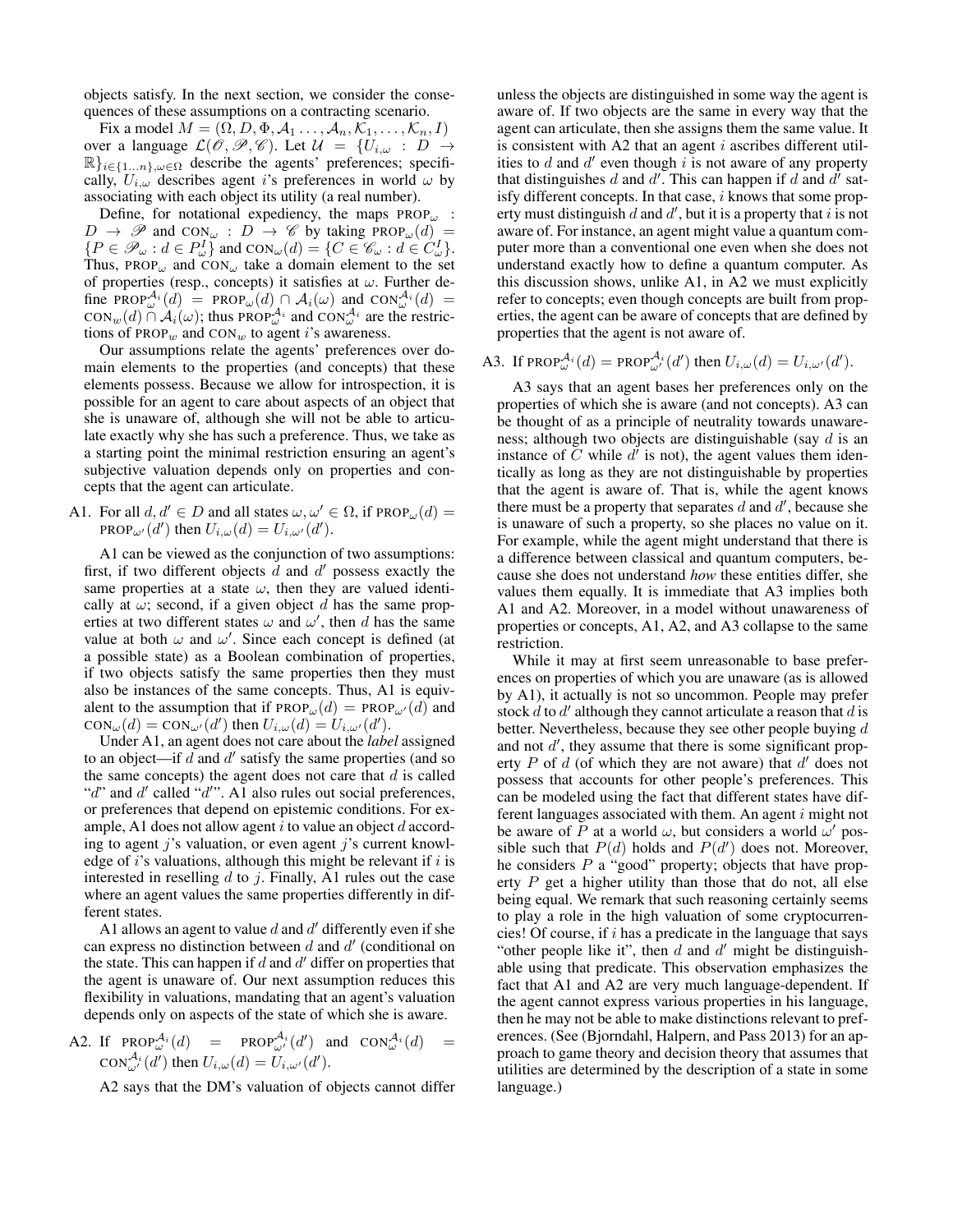# 4 Contracts and conceptual unawareness

We now consider the effect of A1, A2, and A3 on simple interpersonal contracts. Unlike the bulk of the Economics literature, where contracts are functions from a state space to outcomes, we here take a contract to be a *syntactic* object it makes direct reference to the language of our logic. Real world contracts are syntactic, in that they must literally articulate the contingencies on which they are based. But our motivation for considering syntactic contracts is more than a pursuit of descriptive accuracy. In models of unawareness, the set of contingencies that can be contracted on is a direct consequence of what agents can articulate. So, by considering the language that the agents use, we can directly examine the welfare implications of awareness.<sup>6</sup>

Suppose that we have two agents, 1 and 2. Let  $M$  be the model that describes their uncertainty and awareness, and suppose that their preferences are characterized by  $U$ . Assume that agent  $i$  is initially endowed with the set of domain elements  $End_i$ , for  $i = 1, 2$ , where  $End_1$  and  $End_2$ are disjoint. For simplicity, we assume (as is standard) that each agent will consume (i.e., use) exactly one object. Without trade, each agent can consume only an object from her own endowment; with trade, they may be able to do better. Let  $End_1 \oplus End_2$  denote all pairs  $(d_1, d_2)$  of elements in  $End_1 \cup End_2$  such that  $d_1 \neq d_2$ . Note that we might have  $(d_1, d_2) \in End_1 \cup End_2$  even if  $d_1$  and  $d_2$  are both in  $End_2$ (and not in  $End_1$ ); the agents may both consume something that was in agent 2's initial endowment.

A *contract* is a pair  $\langle \Lambda, c \rangle$ , where  $\Lambda$  is a finite set of sentences and c is a function from Λ to  $End_1 \oplus End_2$ . Let  $c_i$ denote the *i*<sup>th</sup> component of *c*; that is, if  $c(\lambda) = (d_1, d_2)$ , then  $c_i(\lambda) = d_i$ . The intuition is that  $c_i$  dictates which object should be consumed by agent  $i$ , contingent on the truth of the sentences in  $\Lambda$ . Given a model M, contract  $\langle \Lambda, c \rangle$  must satisfy

- 1.  $M \models \bigvee_{\varphi \in \Lambda} \varphi$ , and
- 2.  $M \models \neg(\varphi \land \psi)$  for all distinct sentences  $\varphi, \psi \in \Lambda$ .

The first condition states that some sentence in  $\Lambda$  is true in every state (so the contract is complete), the second that the true sentence is unique at every state (so the contract is well defined). A contract is *articulable* in state  $\omega^*$ , sometimes denoted  $\omega^*$ -*articulable*, if  $\Lambda \subseteq \mathcal{L}(\mathcal{A}_1(\omega^*) \cap \mathcal{A}_2(\omega^*))$ ,

that is, if both agents are aware of all the statements in the contract. (Presumably, the act of reading the contract makes them aware all the statements even if they weren't aware of them beforehand.<sup>7</sup> ) Note that if a contract is articulable in  $\omega^*$  then  $\Lambda \subseteq \mathcal{L}(\Phi(\omega^*))$ .

By conditions 1 and 2, in each state  $\omega$ , there is a unique sentence in  $\Lambda$  that is true in  $\omega$ : call that sentence  $\varphi_{\omega}$ . We take the outcome of the contract in state  $\omega$  to be  $c(\varphi_{\omega})$ . We abuse notation and write  $c(\omega) = (c_1(\omega), c_2(\omega))$  to denote the outcome of the contract in state  $\omega$ . Thus, the value of the contract to agent i in state  $\omega$  is  $U_{i,\omega}(c_i(\omega))$ .

We are interested in the value of concepts as a contracting device. To get at this, we must examine the difference between the optimal (or equilibrium) contract when  $\Lambda$  can be any subset of the language and the optimal (or equilibrium) contract when  $\Lambda$  cannot refer to concepts. Given  $M$ , U, and endowments  $End_1, End_2 \subseteq D$ , say that a contract  $\langle \Lambda, c \rangle$  is  $\omega$ -*efficient* if there is no pair of objects  $(d_1, d_2) \in$  $End_1 \oplus End_2$  such that

$$
U_{i,\omega}(d_i)) \ge U_{i,\omega}(c_i(\omega))
$$

for  $i \in \{1, 2\}$ , with at least one inequality strict, and *efficient* if it is  $\omega$ -efficient for all  $\omega \in \Omega$ . In other words, a contract is efficient if it realizes all the gains from trade, so there is no trade that would leave both agents better off. Finally, a contract is ω*-acceptable for agent* i if

$$
U_{i,\omega'}(c(\omega)) \ge \max_{d \in End_i} U_{i,\omega'}(d)
$$

for all  $\omega' \in \mathcal{K}_i(\omega)$ . Agent *i* facing a take-it-or-leave-it offer for an acceptable contract will prefer that contract to her outside option (i.e., consuming an object in  $End_i$ ).

The following examples illustrate how limited awareness can impede the efficiency of contracts and how the reference to concepts can help an agent articulate her preference, tempering the effect of unawareness.

Example 4.1. A buyer (agent 1) is trying to purchase a computer from a firm (agent 2).  $End_1 = \{d^{\$}\}\$ and  $End_2 =$  ${d^{cmp}}$ , where  $d^$$  is a fixed amount of money and  $d^{cmp}$ is the computer in question. There are three states:  $\Omega =$  $\{\omega_1, \omega_2, \omega_3\}$ . There are three predicates,  $\mathscr{P} = \{P, Q, R\}$ . We have  $R_{\omega_1}^I = R_{\omega_2}^I = R_{\omega_3}^I = \{d^{\$}\};$  in addition,  $P_{\omega_1}^I =$  $P^I_{\omega_2} = Q^I_{\omega_1} = \{d^{cmp}\}$  and  $P^I_{\omega_3} = Q^I_{\omega_2} = Q^I_{\omega_3} = \emptyset$ , so that, in the three states,  $d^{cmp}$  has properties P and  $\ddot{Q}$ , property P, and no properties, respectively. There is also a single concept, that of a quantum computer,  $QC: QC_{\omega_1}^I = \overline{QC}_{\omega_2}^I =$  $P \wedge Q$  and  $QC_{\omega_3}^I = \neg P \wedge \neg Q \wedge \neg R$ . Therefore c is an instance of  $QC$  in states  $\omega_1$  and  $\omega_3$ . The buyer prefers to purchase the computer if and only if it has property  $Q$ ; thus, the buyer's utility is such that  $U_{1,\omega_1}(d^{cmp}) > U_{1,\omega_1}(d^{\$})$ and  $U_{1,\omega_k}(d^{\$}) > U_{1,\omega_k}(d^{cmp})$  for  $k \in \{2,3\}$ . Moreover,  $U_{i,\omega}(d^{s}) = U_{i,\omega'}(d^{s})$  for all agents i and states  $\omega, \omega'$ . The

<sup>&</sup>lt;sup>6</sup>For contracts that do not involve concepts, what we are doing could also be done in a purely semantic framework, for example, that of Heifetz, Meier, and Schipper (2006). However, contracts that involve concepts cannot be expressed in a purely semantic framework, since concepts represent syntactic objects. Agents can be aware of a concept without being aware of the properties that the concept represents (as in the case of quantum computers); because of this, concepts allow us to indirectly get at awareness of unawareness. Awareness of unawareness seems difficult to express in a purely semantic framework (and, indeed, cannot be expressed in the framework of Heifetz, Meier, and Schipper). It seems to us that the use of concepts is indispensable in understanding how unawareness drives novel behavior in contracting environments; this is one of our reasons for modeling unawareness syntactically. Syntactic contracts were considered by Piermont (2017), with similar motivation.

 $7$ The fact that agents might not be aware of all statements in a contract before the contract is written clearly has strategic implications. Agent 1 may prefer to leave a clause out of a contract rather than making agent 2 aware of the issue. This issue is studied to some extent by Filiz (2012) and Ozbay (2007).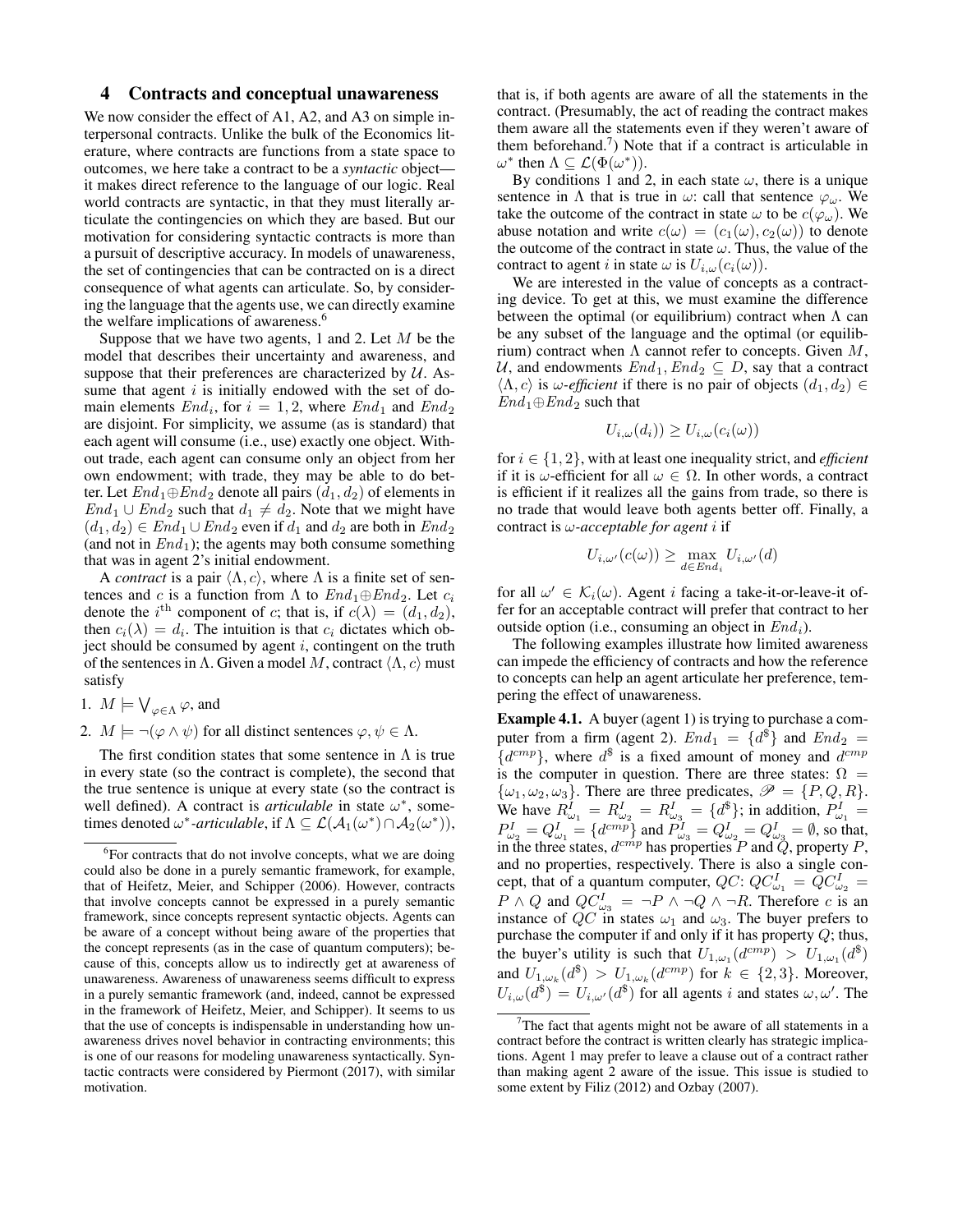firm wants to sell the computer in all states. For now, assume that both agents have full awareness, and their information partitions are given by  $\mathcal{K}_1 = \{ \{\omega_1, \omega_2, \omega_3\} \}$  and  $\mathcal{K}_2 = \{\{\omega_1, \omega_2\}, \{\omega_3\}\}\.$  Since there is no unawareness, this model trivially satisfies A3 (and hence A1 and A2). Because the buyer does not know the state, she is unwilling to make any unconditional trade (all constant contracts are unacceptable for the buyer). However, this is easily remedied by the use of a contract. The obvious contract, where  $\Lambda = \{Q(d^{cmp})$ ,  $\neg Q(d^{cmp})$  and the function c is given by

$$
Q(d^{cmp}) \mapsto (d^{cmp}, d^{\$})
$$
  

$$
\neg Q(d^{cmp}) \mapsto (d^{\$}, d^{cmp}),
$$

is clearly efficient and acceptable to all parties.

Example 4.1 highlights how contracting can facilitate trade in uncertain environments. Despite the fact that agents do not know which state has obtained, they can eliminate uncertainty by appealing to contracts. The next example illustrates the issues that arise when awareness is limited.

**Example 4.2.** Let M and U be as in Example 4.1, except that now that agents are not completely aware. Specifically,  $\mathcal{A}_i(\omega) = (\mathcal{O}, \{P, R\}, \mathcal{C})$  for all  $\omega \in \Omega$  and  $i \in \{1, 2\}.$ Both agents are unaware of Q. This model satisfies assumptions A1 and A2, but not A3. The contract described in the previous example is no longer articulable. We can circumvent the agents' linguistic limitations by writing a contract in terms of the concept  $QC$ . Indeed, the consider  $(\Lambda, c)$ , where  $\Lambda = \{P(d^{cmp}) \wedge \overline{Q(d^{cmp})}, \neg (P(d^{cmp} \wedge Q(d^{cmp}))$  and c is given by

$$
P(d^{cmp}) \land QC(d^{cmp}) \mapsto (d^{cmp}, d^{\$})
$$
  

$$
\neg (P(d^{cmp}) \land QC(d^{cmp})) \mapsto (d^{\$}, d^{cmp}),
$$

implements the same consumption outcomes as the contract in Example 4.1.

In Example 4.2, the buyer wants to purchase  $d^{cmp}$  only when  $Q(d^{cmp})$  is true. Since she is unaware of the property Q, and knows only that there is some property (that is a conjunct of QC) that is desirable, she cannot *directly* demand a computer with property Q. Before analyzing the contract above, notice if the buyer knew the true state was not  $\omega_3$ , then she could get away with the simple contract that demands  $d^{cmp}$  whenever  $QC(d^{cmp})$  is true. In states  $\omega_1$ and  $\omega_2$ , the interpretation of  $QC$  is constant, and, given that  $P(d^{cmp})$  is true in both states,  $QC(d^{cmp})$  is equivalent to  $Q(d^{cmp})$  in these states, so the buyer could use the concept of a quantum computer as a proxy for the property Q.

This simpler contract is not acceptable when the buyer considers all three states possible. In state  $\omega_3$ , the interpretation of a quantum computer is different, so that while  $d^{cmp}$  is an instance of  $QC$  in  $\omega_3$ , it does not satisfy Q. The buyer is uncertain about the definition of a quantum computer; while she is unaware of the exact definition in each state, she can articulate the difference: in some states,  $P$  is a property of quantum computers, while in others it is not. By exploiting this difference, she can construct the welfareoptimal contract—she demands  $d^{cmp}$  whenever it possesses

the property that defines a quantum computer in addition to P.

These examples show how the awareness of agents can affect the set of trading outcomes that can be implemented via (syntactic) contracts. Collectively, they suggest a connection between the efficacy of contracting and the relationship between preference and properties as embodied by assumptions A1–A3. Under the additional assumption that the agents are aware of the same things in the actual world (a reasonable assumption if we assume that the language talks only about contract-relevant features, and both agents have read the contract, so are aware of all the properties and concepts that the contract mentions), this connection is made formal in the following result, whose proof (like that of all other theorems) is left to the full paper, which can be found on arxiv.

**Theorem 4.1.** *Given a model M*  $=$  $(\Omega, D, \Phi, \mathcal{A}_1, \ldots, \mathcal{A}_n, \mathcal{K}_1, \ldots, \mathcal{K}_n, I)$ , preferences U,  $\mathit{endownents}\;End_1, \mathit{End}_2\;\subseteq\;D, \textit{and}\;a\;\mathit{state}\;\omega^*\;\in\;\Omega\;\mathit{such}$ *that*  $A_1(\omega^*) = A_2(\omega^*)$  *and*  $\mathcal{K}_1(\omega^*) \cup \mathcal{K}_2(\omega^*)$  *is finite, the following hold:*

- *(a)* If  $\langle M, U \rangle$  *satisfies A1 and A2, then there exists a contract that is* ω ∗ *-articulable,* ω ∗ *-efficient, and* ω ∗ *-acceptable for*  $i = 1, 2.$
- *(b)* If in addition, for  $i = 1, 2, \mathcal{A}_i$  is constant on  $\mathcal{K}_1(\omega^*) \cup$  $\mathcal{K}_2(\omega^*)$ , then there exists a contract that is  $\omega^*$ -articulable,  $\omega'$ -efficient, and  $\omega'$ -acceptable for all  $\omega' \in \mathcal{K}_1(\omega^*) \cup$  $\mathcal{K}_{2}(\omega^{\ast}).$
- *(c)* If in addition  $\langle M, U \rangle$  satisfies A3, then there exists a con*tract*  $\langle \Lambda, c \rangle$  *that is*  $\omega^*$ -*articulable,*  $\omega'$ -*efficient, and*  $\omega'$ *acceptable for i at all*  $\omega' \in \mathcal{K}_1(\omega^*) \cup \mathcal{K}_2(\omega^*)$  *such that*  $\Lambda \subseteq \mathcal{L}^{bc}.$

Theorem 4.1(a) says that if agents' preferences can depend only on properties and concepts that they are aware of, then gains from trade can be fully realized. Even if agents are unaware of some preference-relevant properties, as long as they do not strictly prefer one object to another without being aware of some tangible way that the objects differ, then they can still articulate an optimal contract. As Example 4.2 shows, this contract might need to mention concepts. Part (b) states that if, in addition, each agent knows what the other is aware of, then each of them knows that gains from trade can be achieved. That is, both agents know that, no matter what the true state of the world is (from their perspective), trading is worthwhile. Theorem 4.1(c) says that if agents' preferences depend only on the properties that they are aware of, then they gain nothing from the ability to contract over concepts; there is a contract that they know to be efficient that makes reference only to properties.

Theorem 4.1 requires agents to be aware of the same properties in  $\omega^*$ . As we argued above, this is a reasonable assumption. As seen by the following example, the assumption is also necessary.

**Example 4.3.** Let  $End_1 = \{d_1\}$  and  $End_2 = \{d_2\}$ . Consider a language with three predicate symbols  $P$ ,  $Q$ , and  $R$ . Let M be a model with three states,  $\omega_1$ ,  $\omega_2$ , and  $\omega_3$ , where  $P^I_{\omega_1} = \{d_1\}, Q^I_{\omega_3} = \{d_2\}, P^I_{\omega_2} = P^I_{\omega_3} = Q^I_{\omega_1} = Q^I_{\omega_2} = \emptyset$ ,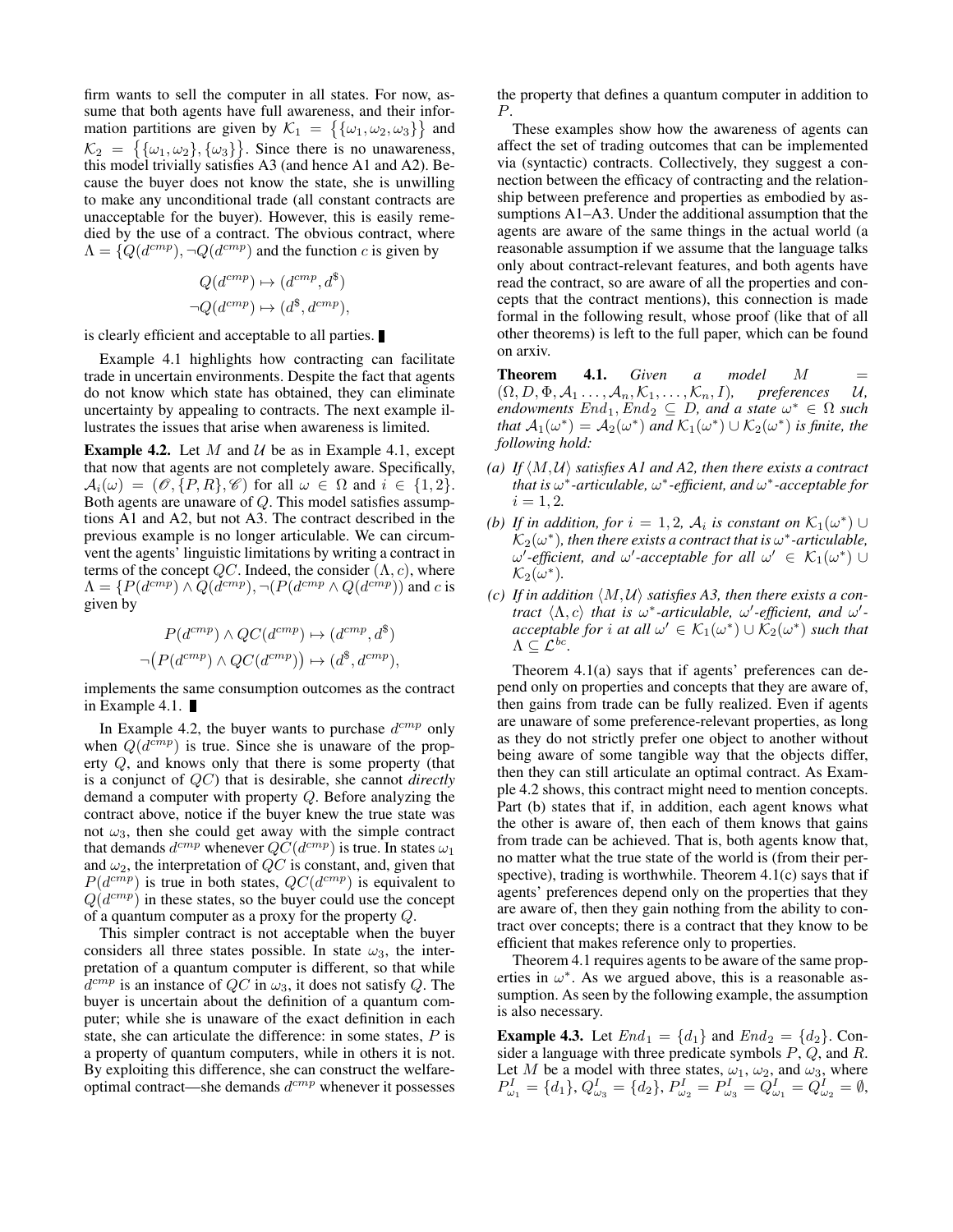$R^I_{\omega} = \{d_1\}$  for all states  $\omega$ , the only information set for both agents is  $\{\omega_1, \omega_2, \omega_3\}$  (so both agents consider all three worlds possible at all worlds),  $A_1(\omega) = (\mathcal{O}, \{P, R\}, \emptyset)$ , and  $\mathcal{A}_2(\omega) = (\mathcal{O}, \{Q, R\}, \emptyset)$  for each state  $\omega$ . Now consider what happens when agent 1 wants  $d_1$  only when it has property P (so wants to trade in states  $\omega_2, \omega_3$ ) and agent 2 wants  $d_2$  only when it has property  $Q$  (so wants to trade in states  $\omega_1$  and  $\omega_2$ ). Thus, an efficient contract must induce trade in state  $\omega_2$  and an acceptable contract cannot induce trade except in state  $\omega_2$ . However, neither agent alone can propose such a contract. From agents 1's perspective, states  $\omega_2$  and  $\omega_3$  are indistinguishable in the sense that all objects that he is aware of satisfy the same properties in both states, and from 2's perspective,  $\omega_1$  and  $\omega_2$  are indistinguishable.

# 5 Axiomatization and complexity

We can adapt the axioms used by Halpern and  $\mathsf{Régo}\left(2013\right)$ to get a sound and complete axiomatization for our logic, provided that the set  $\mathscr P$  of predicates is infinite. This assumption seems reasonable, given that we are mainly interested in agents who are never sure that they are aware of all predicates. (HR make an analogous assumption.)

Consider the following axiom system, which we call AX.

#### Axioms:

Prop. All substitution instances of valid formulas of propositional logic.

AGP.  $A_i\varphi \Leftrightarrow (\wedge_{P\in\mathscr{P}\cap\Phi(\varphi)}A_iP(x))\wedge(\wedge_{C\in\mathscr{C}\cap\Phi(\varphi)}A_iC(x)),$ where x is an arbitrary object variable and  $\Phi(\varphi)$  consists of all the predicate and concept symbols in  $\mathscr{P} \cup \mathscr{C}$  that appear in  $\varphi$ .<sup>8</sup>

KA.  $A_i \varphi \Rightarrow K_i A_i \varphi$ K.  $(K_i\varphi \wedge K_i(\varphi \Rightarrow \psi)) \Rightarrow K_i\psi$ . T.  $K_i\varphi \Rightarrow \varphi$ . 4.  $K_i \varphi \Rightarrow K_i K_i \varphi$ . 5.  $(\neg K_i \varphi \land A_i \varphi) \Rightarrow K_i \neg K_i \varphi$ . A0.  $K_i \varphi \Rightarrow A_i \varphi$ . Con.  $\exists X(\forall x(C(x) \Leftrightarrow X(x)))$ .  $1_{\forall x} \forall x \psi \Rightarrow \psi[x/c]$  for  $c \in \mathscr{O}$ .  $1_{\forall x}$ .  $\forall X \varphi \Rightarrow \varphi[X/\psi]$  if  $\psi$  is either in  $\mathcal{L}^{bc}$  or a concept.  $\mathbf{K}_{\forall x}$ .  $\forall x(\varphi \Rightarrow \psi) \Rightarrow (\forall x \varphi \Rightarrow \forall x \psi)$ .  $K_{\forall X}$ .  $\forall X(\varphi \Rightarrow \psi) \Rightarrow (\forall X \varphi \Rightarrow \forall X \psi)$ .  $N_{\forall x}$ .  $\varphi \Rightarrow \forall x \varphi$  if x is not free in  $\varphi$ .  $N_{\forall X}$ .  $\varphi \Rightarrow \forall X \varphi$  if X is not free in  $\varphi$ . Barcan<sub>r</sub>.  $\forall x K_i \varphi \Rightarrow K_i \forall x \varphi$ . Barcan<sub>X</sub>.  $(A_i(\forall X\varphi) \land \forall X(A_i(X(c))) \Rightarrow K_i\varphi) \Rightarrow$  $K_i(\forall X A_i(X(c)) \Rightarrow \forall X \varphi).$ FA<sub>X</sub>.  $\forall X \neg A_i(X(c)) \Rightarrow K_i(\forall X \neg A_i(X(c))).$ 

$$
\text{Fin}_x. \text{ If } \mathscr{O} = \{c_1, \ldots, c_n\}, \text{ then } \forall x \varphi \Leftrightarrow \varphi[x/c_1] \wedge \ldots \wedge \varphi[x/c_n].
$$

### Rules of Inference:

MP. From  $\varphi$  and  $\varphi \Rightarrow \psi$  infer  $\psi$  (modus ponens).

Gen<sub>K</sub>. From  $\varphi \wedge A_i \varphi$  infer  $K_i \varphi$ .

Gen<sub> $\forall_x$ </sub>. From  $\varphi$  infer  $\forall x \varphi[c/x]$ , where  $c \in \mathscr{O}$ .

Gen<sub> $\forall$ x</sub>. If P is a predicate symbol, then from  $\varphi$  infer  $\forall X \varphi [P/X].$ 

Theorem 5.1. *AX is a sound and complete axiomatization of*  $\mathcal{L}(\mathcal{O}, \mathcal{P}, \mathcal{C})$  *with respect to the class of models of partial awareness, if*  $\mathcal P$  *is infinite.* 

Since the logic is axiomatizable, the validity problem is recursively enumerable. This is also a lower bound on its complexity, even if we do not allow quantification over predicates, since first-order epistemic logic with just two unary predicates was shown by Kripke (1962) to be undecidable. Kripke's proof used the well-known fact that first-order logic with a single binary predicate  $R$  is undecidable, and the observation that  $R(x, y)$  can be represented as  $\neg K \neg (P(x) \land P(y))$  $Q(y)$ ). (We must add the formula  $\forall x(A(P(x) \land Q(x)))$  to ensure that awareness does not cause a problem.) We thus get Thus,

Theorem 5.2. *The validity problem for the language*  $\mathcal{L}(\mathcal{O},\mathcal{P},\mathcal{C})$  *in the class of models of partial awareness is r.e.*-complete if  $|\mathscr{P}| \geq 2$ .

# 6 Conclusion

We have defined and axiomatized a modal logic that captures partial unawareness by allowing an agent to be aware of a concept without being aware of the properties that define it. The logic also allows agents to reason about their own unawareness. We show that such a logic is critical for analyzing interpersonal contracts, and that referencing concepts that agents are only partially aware of can improve welfare. We believe that the logic should also be applicable to other domains, such an analyzing communication between people. We hope to consider such applications in the future.

We are also interested in analyzing dynamic aspects of awareness, and applying this to contracts. Our analysis of contracts assumed that both agents were aware of all statements in a contract. This makes sense after the contract has been signed, but may well not be true before the contract is written. We believe that an extension of our language to deal with the effects of making other agents aware of certain formulas will allow us explore and analyze the dynamic process of contract writing.

Acknowledgments: Halpern was supported in part by NSF grants IIS-1703846 and IIS-1718108, ARO grant W911NF-17-1-0592, and a grant from the Open Philanthropy project.

### References

Bjorndahl, A.; Halpern, J. Y.; and Pass, R. 2013. Languagebased games. In *Theoretical Aspects of Rationality and*

<sup>&</sup>lt;sup>8</sup>As usual, the empty conjunction is taken to be vacuously true. so that  $A_i\varphi$  is vacuously true if there are no symbols in  $\mathscr{P} \cup \mathscr{C}$ occur in  $\varphi$ .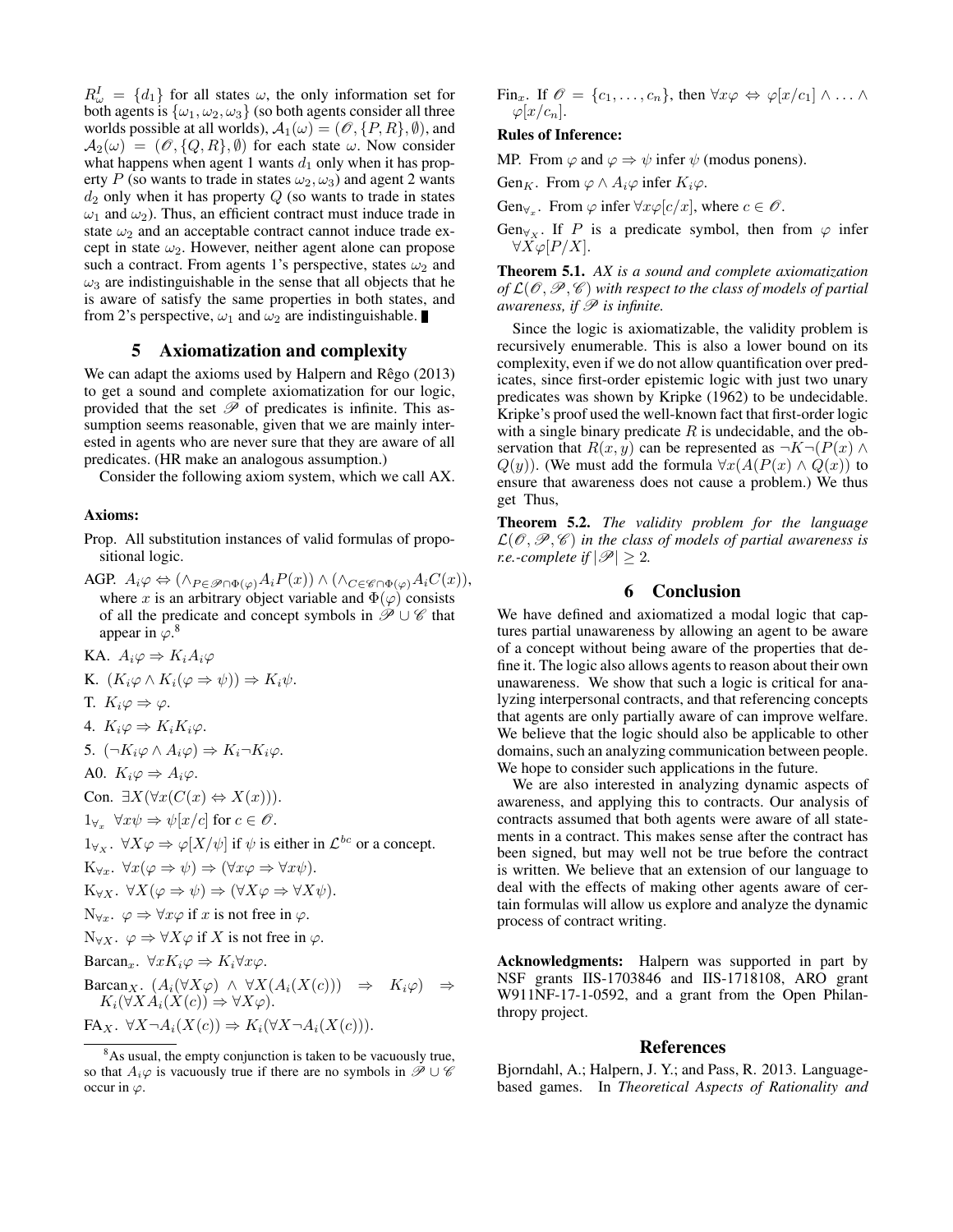*Knowledge: Proc. Fourteenth Conference (TARK 2013)*, 39– 48.

Board, O., and Chung, K.-S. 2009. Object-based unawareness: theory and applications. Working paper 378, University of Pittsburgh.

Fagin, R., and Halpern, J. Y. 1988. Belief, awareness, and limited reasoning. *Artificial Intelligence* 34:39–76.

Filiz-Ozbay, E. 2012. Incorporating unawareness into contract theory. *Games and Economic Behavior* 76:181–194.

Halpern, J. Y., and Rêgo, L. C. 2009. Reasoning about knowledge of unawareness. *Games and Economic Behavior* 67(2):503–525.

Halpern, J. Y., and Rêgo, L. C. 2013. Reasoning about knowledge of unawareness revisited. *Mathematical Social Sciences* 66(2):73–84.

Heifetz, A.; Meier, M.; and Schipper, B. 2006. Interactive unawareness. *Journal of Economic Theory* 130:78–94.

Kripke, S. 1962. The undecidability of monadic modal quantification theory. *Zeitschrift fur Mathematische Logik ¨ und Grundlagen der Mathematik* 8:113–116.

Levesque, H. J. 1990. All I know: a study in autoepistemic logic. *Artificial Intelligence* 42(3):263–309.

Modica, S., and Rustichini, A. 1994. Awareness and partitional information structures. *Theory and Decision* 37:107– 124.

Modica, S., and Rustichini, A. 1999. Unawareness and partitional information structures. *Games and Economic Behavior* 27(2):265–298.

Ozbay, E. 2007. Unawareness and strategic announcements in games with uncertainty. 231–238.

Piermont, E. 2017. Introspective unawareness and observable choice. *Games and Economic Behavior* 106:134–152.

Sillari, G. 2008. Quantified logic of awareness and impossible possible worlds. *Review of Symbolic Logic* 1(4):514– 529.

# 7 More on contracts

In this section, we expand on the discussion of contracts in Section 4. We start with the proof of Theorem 4.1. For the reader's convenience, we repeat the statement of the theorem.

Theorem 4.1: *Given a model* M =  $(\Omega, D, \Phi, \mathcal{A}_1, \ldots, \mathcal{A}_n, \mathcal{K}_1, \ldots, \mathcal{K}_n, I)$ , preferences U,  $\mathit{endownents}\;End_1, \mathit{End}_2\;\subseteq\;D, \text{ and a state}\;\omega^*\;\in\;\Omega\;\mathit{such}$ *that*  $A_1(\omega^*) = A_2(\omega^*)$  *and*  $\mathcal{K}_1(\omega^*) \cup \mathcal{K}_2(\omega^*)$  *is finite, the following hold:*

- *(a)* If  $\langle M, U \rangle$  *satisfies A1 and A2, then there exists a contract that is* ω ∗ *-articulable,* ω ∗ *-efficient, and* ω ∗ *-acceptable for*  $i = 1, 2.$
- *(b)* If in addition, for  $i = 1, 2, \mathcal{A}_i$  is constant on  $\mathcal{K}_1(\omega^*) \cup$  $\mathcal{K}_2(\omega^*)$ , then there exists a contract that is  $\omega^*$ -articulable,  $\omega'$ -efficient, and  $\omega'$ -acceptable for all  $\omega' \in \mathcal{K}_1(\omega^*)$   $\cup$  $\mathcal{K}_2(\omega^*).$

*(c)* If in addition  $\langle M, U \rangle$  satisfies A3, then there exists a con*tract*  $\langle \Lambda, c \rangle$  *that is*  $\omega^*$ -*articulable,*  $\omega'$ -*efficient, and*  $\omega'$ *acceptable for i at all*  $\omega' \in \mathcal{K}_1(\omega^*) \cup \mathcal{K}_2(\omega^*)$  *such that*  $\Lambda \subseteq \mathcal{L}^{bc}.$ 

*Proof.* Define an equivalence relation ∼ on states by taking  $\omega \sim \omega'$  ff  $\omega$  and  $\omega'$  agree on all sentences that the agents are aware of in state  $\omega^*$  (recall that the agents are aware of the same sentences in  $\omega^*$ ); that is,  $\omega \sim \omega'$  if

$$
\{\varphi \in \mathcal{L} : (M, \omega) \models \varphi, (M, \omega^*) \models A_1 \varphi\} =
$$
  

$$
\{\varphi \in \mathcal{L} : (M, \omega') \models \varphi, (M, \omega^*) \models A_1 \varphi\}.
$$

(Note that since  $A_1(\omega'^*) = A_2(\omega^*)$  by assumption, we could replace either occurrence of  $A_1$  above by  $A_2$  without affecting ∼.) For each ω ∈ Ω, let [ω] denote the ω's *cell*, that is, the set of states  $\sim$ -equivalent to  $\omega$ .

**Lemma 7.1.** *Let*  $\kappa : \Omega \to \text{End}_1 \oplus \text{End}_2$  *be a function such that*  $\kappa^{-1}((d_1, d_2))$  *is a union of* ∼*-cells for all*  $(d_1, d_2) \in$  $End_1 \oplus End_2$ . Then for all finite subsets  $\Omega'$  of  $\Omega$ , there exists *a*  $\omega^*$ -articulable contract  $\langle \Lambda, c \rangle$  such that  $c(\omega) = \kappa(\omega)$  for  $all \omega \in \Omega'.$ 

*Proof.* Fix a finite subset  $\Omega' = \{w_1, \ldots, \omega_n\} \subseteq \Omega$ . First suppose that  $\omega_i \nsim \omega_j$  for  $i \neq j$ , so that for all  $i, j \leq n$ ,  $i \neq j$ , there exists a sentence  $\varphi_{ij} \in \mathcal{L}(\mathcal{A}_1(\omega^*) \cap \mathcal{A}_2(\omega^*))$ such that  $(M, \omega_i) \models \varphi_{ij}$  and  $(M, \omega_j) \not\models \varphi_{ij}$ . For each  $i \leq n$ let  $\psi_i = \bigwedge_{\{j \neq i\}} \varphi_{i,j}$ . For  $i = 1, \ldots, n$ , let

$$
\lambda_i = \bigwedge_{j \neq i} \neg \psi_j \land \psi_i;
$$

let  $\lambda_{n+1} = \wedge_{i=1}^{n} \neg \lambda_i$ . Thus, for  $i = 1, \dots, n$ ,  $\lambda_i$  is true at  $\omega_i$  and not true at  $\omega_j$  if  $j \neq i$ . Moreover, the formulas  $\lambda_i$ are mutually exclusive and exhaustive; exactly one is true at each state in  $\Omega$ . Finally, let  $\Lambda = \{\lambda_i : i \leq n\} \cup \{\bigwedge_{i \leq n} \neg \lambda_i\}$ and define c by taking  $c(\lambda_i) = \kappa(\omega_i)$ ;  $c(\Lambda_{i \le n} \neg \lambda_i)$  can be defined arbitrarily. Thus,  $(\Lambda, c)$  is a contract such that  $c(\omega_i) = \kappa(\omega_i)$  for all  $i \leq n$ .

Now consider an arbitrary finite subset  $\Omega'$  of  $\Omega$ . Let  $\Omega''$  be a maximal subset of  $\Omega'$  that contains at most one element of each  $\sim$ -cell. We can apply the construction above to  $\Omega''$  to get a  $\omega^*$ -articulable contract  $(\Lambda, c)$  such that  $c(\omega) = \kappa(\omega)$ for all  $\omega \in \Omega''$ . We claim that in fact  $c(\omega') = \kappa(\omega')$  for all  $\omega' \in \Omega'$ . For if  $\omega' \in \Omega' - \Omega''$ , then  $\omega' \sim \omega$  for some  $\omega \in$  $\Omega''$ . By assumption,  $\kappa(\omega') = \kappa(\omega)$ , and by construction, we must have  $c(\omega') = c(\omega)$ . Thus  $\kappa(\omega') = c(\omega')$ . It follows that  $c(\omega') = \kappa(\omega')$  for all  $\omega' \in \Omega'$ . П

**Lemma 7.2.** If  $\omega, \omega' \in \mathcal{K}_i(w^*)$ ,  $w' \sim w$ , and U satisfies *A2, then*  $U_{i,\omega'} = U_{i,\omega}$ .

*Proof.* First notice that if  $w, w' \in K_i(w^*)$ , then  $A_i(\omega) =$  $A_i(\omega') = A_i(\omega^*)$ . Thus, by the definition of  $\sim$ , if  $\omega \sim \omega'$ , then

$$
\{\varphi \in \mathcal{L} : (M,\omega) \models \varphi \wedge A_i \varphi\} = \{\varphi \in \mathcal{L} : (M,\omega') \models \varphi \wedge A_i \varphi\},\
$$

implying that PROP $_{\omega}^{\mathcal{A}_i}$  = PROP $_{\omega'}^{\mathcal{A}_i}$  and CON $_{\omega}^{\mathcal{A}_i}$  = CON $_{\omega'}^{\mathcal{A}_i}$ . The lemma follows immediately from A2.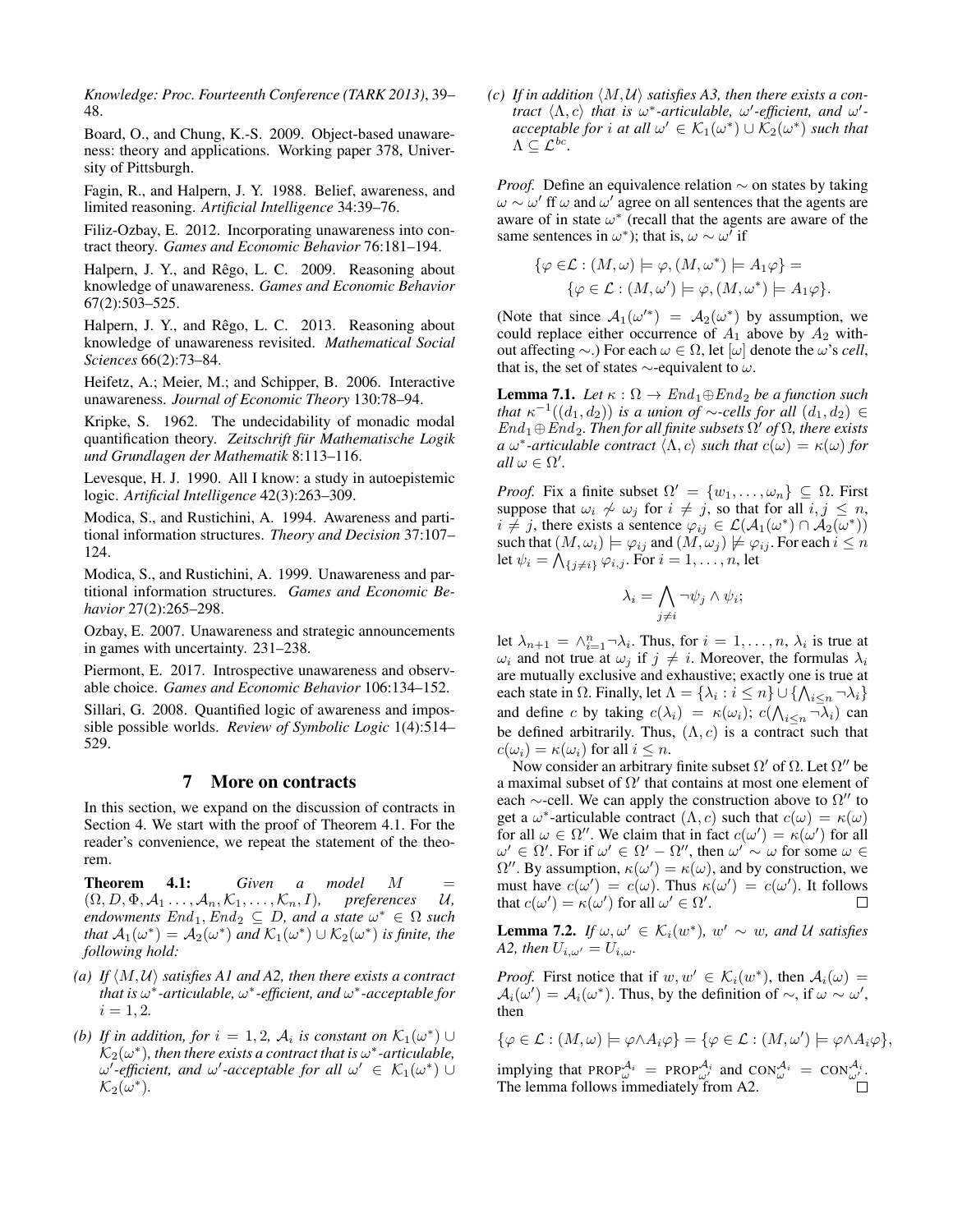For each  $\sim$ -cell  $[\omega]$ , define  $U_{i, [\omega]} : D \to \mathbb{R}$  by taking  $U_{i, [\omega]} = U_{i, \omega'}$  for some  $\omega' \in \mathcal{K}_i(\omega^*) \cap [\omega]$  if  $\mathcal{K}_i(\omega^*) \cap [\omega]$ is nonempty, and define  $U_{i, [\omega]}$  arbitrarily otherwise.

By Lemma 7.2,  $U_{i, [\omega]}$  is well defined (in that it does not depend on the choice of  $\omega'$ ). Define

$$
\kappa(\omega) \in \arg \max_{(d_1, d_2) \in End_1 \oplus End_2} \{ U_{1, [\omega]}(d_1) + U_{2, [\omega]}(d_2) : U_{i, [\omega]}(d_i) \ge \max_{d \in End_i} U_{i, [\omega]}(d), i = 1, 2 \}.
$$
\n(1)

We assume that the elements of  $End_1 \oplus End_2$  are ordered so that if more than element in  $End_1 \oplus End_2$  is the argmax in (1), we always choose the least one. This guarantees that  $\kappa(\omega) = \kappa(\omega')$  if  $\omega \sim \omega'$ . Thus, by Lemma 7.1, there exists a  $\omega^*$ -articulable contract  $\hat{c}$  such that  $\hat{c}(\omega) = \kappa(\omega)$  for all  $\omega \in \mathcal{K}_1(\omega^*) \cup \mathcal{K}_2(\omega^*)$ . The next lemma shows that this contract is acceptable and efficient, and thus establishes the claim of part (a).

**Lemma 7.3.** The contract  $\hat{c}$  is  $\omega^*$ -efficient and  $\omega^*$ *acceptable for*  $i = 1, 2$ *.* 

*Proof.* For  $\omega \in \mathcal{K}_i(\omega^*), U_{i,\omega} = U_{i, [\omega]},$  so  $\omega^*$ -acceptability follows from the constraint of the maximization problem give by  $(1)$ .

To see that  $\hat{c}$  is  $\omega^*$ -efficient, suppose, by way of contradiction, that there exists  $(d_1, d_2) \in End_1 \oplus End_2$  such that

$$
U_{i,\omega^*}(d_i)) \ge U_{i,\omega^*}(\hat{c}_i(\omega^*)) = U_{i,\omega^*}(\kappa_i(\omega^*))
$$

for  $i = 1, 2$ , with at least one inequality strict. Since  $\omega^* \in$  $\mathcal{K}_1(\omega^*) \cap \mathcal{K}_2(\omega^*)$ ,  $U_{i,\omega^*} = U_{i,[\omega^*]}$  for  $i = 1,2$ . It follows that  $(d_1, d_2)$  satisfies the constraints given by (1). But, since one inequality is strict, we have

$$
U_{1,[\omega^*]}(d_1) + U_{2,[\omega^*]}(d_2) >
$$
  

$$
U_{1,[\omega^*]}(\kappa_1([\omega^*])) + U_{2,[\omega^*]}((\kappa_2([\omega^*])),
$$

contradicting the definition of  $\kappa$ . Hence no such  $(d_1, d_2)$  exists, and  $\hat{c}$  is  $\omega^*$ -efficient.  $\Box$ 

Part (a) of Theorem 4.1 follows from Lemma 7.3. For part (b), note that if  $\mathcal{A}_i$  is constant on  $\mathcal{K}_1(\omega^*) \cup \mathcal{K}_2(\omega^*)$  for  $i =$ 1, 2, Lemma 7.2 can be strengthened to show that if  $\omega, \omega' \in$  $\mathcal{K}_1(\omega^*) \cup \mathcal{K}_2(\omega^*)$  then  $U_{i,\omega} = U_{i,\omega'}$ . The rest of the proof follows follows immediately from the added assumption that  $\mathcal{A}_i$  is constant on  $\mathcal{K}_1(\omega^*) \cup \mathcal{K}_2(\omega^*)$  for  $i = 1, 2$ . The rest of the proof follows the proof of part (a) with the obvious adjustments.

For part (c), we consider a coarsening of  $\sim$  that identifies states that agree on all sentences  $\varphi(d)$  with  $\varphi \in \mathcal{L}^{bc}$  that the agents are aware of in  $\omega^*$ . More precisely,  $\omega \sim^{bc} \omega'$  if

$$
\{\varphi(d) : \varphi \in \mathcal{L}^{bc}, (M, \omega) \models \varphi(d), (M, \omega^*) \models A_1 \varphi(d)\} =
$$
  

$$
\{\varphi(d) : \varphi \in \mathcal{L}^{bc}, (M, \omega') \models \varphi(d), (M, \omega^*) \models A_1 \varphi(d)\}.
$$

The proof follows that of part (a) except the analogue of Lemma 7.1 uses  $\sim^{bc}$ -cells and in Lemma 7.2, we appeal to A3 rather than A2.  $\Box$ 

## 8 More on the axiom system

Some comments on the axioms and rules of inference: AGP follows from our assumption that awareness is generated from primitives: agent i is aware of  $\varphi$  exactly if i is aware of all the constant, predicate, and concept symbols in  $\varphi$ , and the assumption that agents are aware of all the constant symbols in  $\mathcal O$ . KA captures the fact that agents know what they are aware of. T, 4, and 5 are the standard axioms of knowledge (when knowledge is characterized by an equivalence relation), but 5 must be modified to deal with lack of awareness; the approach for doing so goes back to Fagin and Halpern (1988). A0 captures the fact that to (explicitly) know  $\varphi$ , i must be aware of  $\varphi$ .  $1_{\forall x}$ ,  $1_{\forall X}$ ,  $N_{\forall x}$ ,  $N_{\forall x}$ ,  $K_{\forall x}$ , and  $K_{\forall X}$ are standard adaptations of axioms for first-order logic, although we remark that the validity of  $1_{\forall x}$  depends on the fact that the constants  $d$  have the same interpretation in all states (otherwise  $\forall x K_i(P(x)) \Rightarrow K_i(P(c))$  would not be valid).

The Barcan<sub>x</sub> axiom is a standard axiom of first-order modal logic. The converse is true as well (and provable from the other axioms). However, its validity depends on the fact that all the objects in  $\mathcal O$  are in the language of each state. As observed by HR, the analogue for predicate variables does not hold. For example, suppose that the only predicate symbol in  $\Phi(\omega)$  is P agent i is aware of P at  $\omega$ . It is easy to see that (since agents know what they are aware of)  $\forall X K_i A_i(X(c))$  holds at  $\omega$ . However, if i considers a world  $ω'$  such that  $Φ(ω')$  includes Q and i is not aware of Q at  $\omega'$ , then  $K_i(\forall X A_i(X(c)))$  does not hold at  $\omega$ . As discussed by HR, Barcan $<sub>X</sub>$  is essentially the closest approximation to</sub> the Barcan formula that we can get in models. To understand it, suppose that  $\varphi$  is a formula with a free predicate variable X. Then Barcan<sub>X</sub> says that if, in a state  $\omega$ , agent i is aware of all the predicates in  $\varphi$  and if, no matter what formula  $\psi \in \mathcal{L}^{bc} \cap \Phi(\omega)$  is substituted for X in  $\varphi$ , if i is aware of all the predicates in  $\psi$ , then i knows  $\varphi$ [X/ $\psi$ ], then in any state  $\omega'$  that i considers possible where i is aware of all predicates (so that  $\Phi(\omega')$  just includes those predicates that i is aware of),  $\forall X \varphi$  holds. It is not hard to see that this is sound.

In general, the axiom  $\neg A_i(\varphi)$   $\Rightarrow$   $K_i(\neg A_i\varphi)$  is not valid; If an agent is not aware of a sentence, then she can't know it, since we are working with explicit knowledge (even though  $\neg A_i \varphi$  is true in all the worlds that the agent considers possible. FA<sub>X</sub> (which essentially already appears in HR) gives a weak version of that axiom; it says that if the agent is not aware of any predicates, then she knows that. The soundness of Fin<sub>x</sub> is clear. Note that if  $\mathcal O$  is infinite, there is no corresponding axiom.

Although MP is standard, it is not obviously sound. To understand the problem, suppose that  $\varphi$  and  $\psi$  are sentences such that  $\varphi$  and  $\varphi \Rightarrow \psi$  are valid. To show that MP is sound, we would have to show that  $\varphi$  is valid. Suppose not. Then there is a model  $M^*$  and state  $\omega^*$  in  $M^*$  such that  $(M^*,\omega^*) \models \neg \psi$ . If  $(M^*,\omega^*) \models \varphi$  and  $(M^*,\omega^*) \models \varphi \Rightarrow$  $\psi$ , then we have an immediate contradiction. Unfortunately, despite the validity of  $\varphi$  and  $\varphi \Rightarrow \psi$ , we cannot conclude that  $(M^*, \omega^*) \models \varphi$  and that  $(M^*, \omega^*) \models \varphi \Rightarrow \psi$ . These sentences might not be in the language at state  $\omega$ . The as-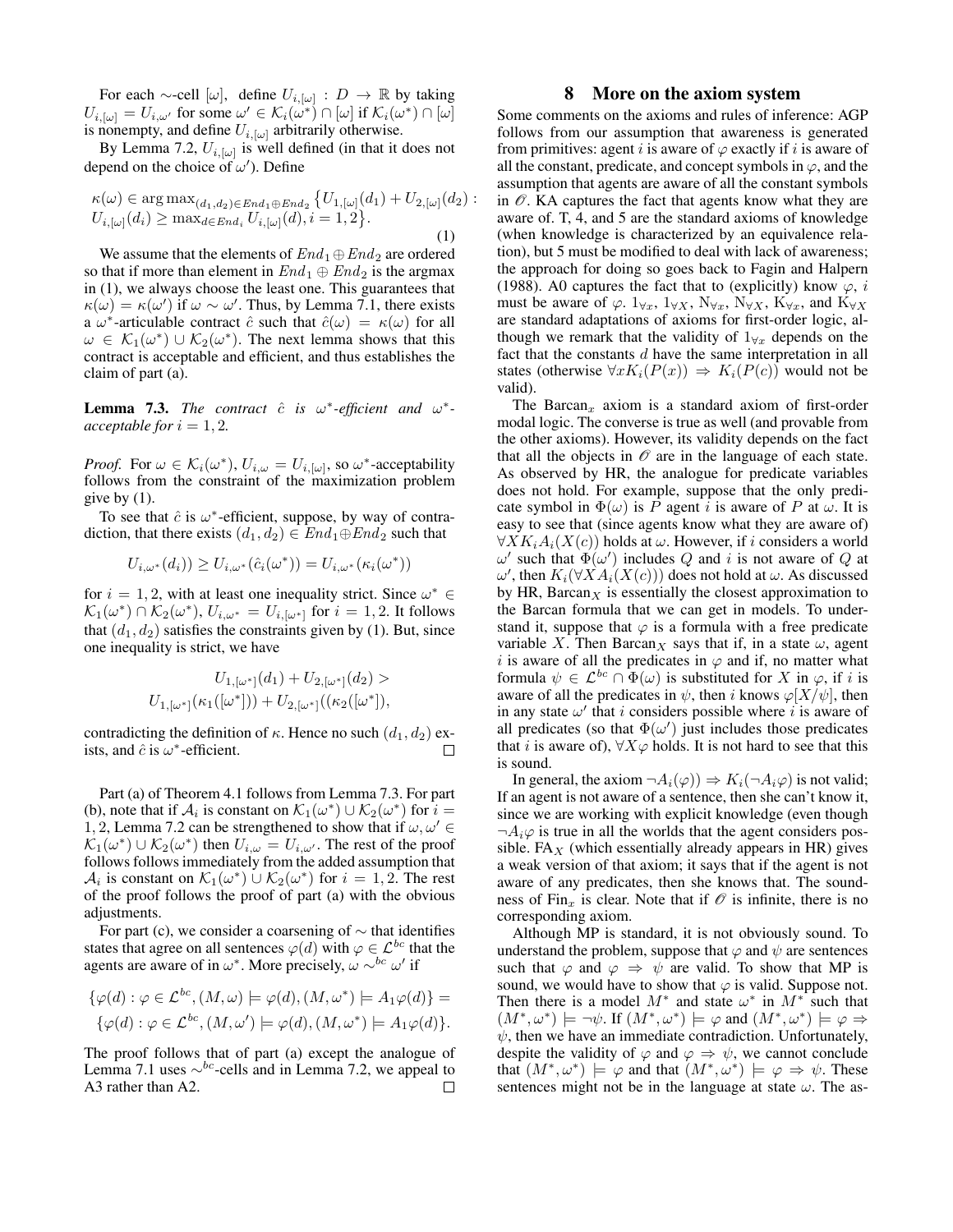sumption that  $\mathscr P$  is infinite allows us to deal with this difficulty.

We now prove Theorem 5.1, which says that AX is a sound and complete axiomatization if the set  $\mathscr P$  of predicates is infinite. Since the proof follows exactly the same lines as the HR soundness and completeness proof, we focus here on the main differences.

Soundness is straightforward, with the exception of MP,  $Gen_{\forall_x}$ ,  $Gen_{\forall_x}$ , and Barcan<sub>X</sub>. The soundness of MP is proved in Lemma A.1, Proposition A.1, and Corollaries A.1 and A.2 in (Halpern and Rêgo 2013), under the assumption that the set of primitive propositions is infinite; the soundness of Barcan $<sub>X</sub>$  is proved in Proposition A.3 in (Halpern</sub> and Rêgo 2013) (where the axiom is labeled Barcan $^*_{X}$ ). Essentially the identical proofs show soundness in our setting. We now prove that  $Gen_{\forall_x}$  and  $Gen_{\forall_x}$  are sound.

**Proposition 8.1.**  $Gen_{\forall_x}$  and  $Gen_{\forall_x}$  are sound.

*Proof.* For Gen<sub> $\forall_x$ </sub>, suppose that  $\models \varphi$ . We claim that we must have  $\models \varphi[c/c']$  for all constants c'. For suppose not. Then there must be some model M and state  $\omega$  such that  $(M, \omega) \models \neg \varphi[c/c']$ . Let M' be a model just like M, but with the roles of c and c' reversed. Specifically, if  $I^M$  and  $I^{M'}$  denote the interpretation functions of M and M', respectively,<sup>9</sup> then for each predicate P and each state  $\omega$ ,  $I^{M'}$ is the result of replacing c in  $P_\omega$  by c' and replacing c' in  $P_\omega$ by c. It is easy to show, by induction on the structure of  $\psi$ , that, for all sentences  $\psi$ , we have that  $(M, \omega) \models \psi[c/c']$ iff  $(M', \omega)$   $\models \psi$ . (In doing the induction, we first consider how many occurrences of  $\forall X$ , that is, how many instances of quantification over predicates, there are in  $\psi$ , and then do a subinduction on the length of  $\psi$ .) It follows that  $(M', \omega) \models \neg \varphi$ , contradicting the validity of  $\varphi$ . Thus,  $\models \varphi[c/c']$  for all constants  $c'$ , so  $\models \forall x\varphi$ , as desired.

For Gen<sub> $\forall$ x</sub>, again suppose that  $\models \varphi$ . We want to show that  $\models \forall X \varphi \left[ P/X \right]$ . Suppose not. Then there must be some model M, state  $\omega$  in M, and sentence  $\psi \in \mathcal{L}^{bc}(\Phi^M(\omega))$ such that  $(M, \omega)$   $\models \neg \varphi[P/\psi]$ . Let M' be identical to M except that, for each state  $\omega'$ , (a)  $\Phi^{M'}(\omega')$  is the resulting of adding P to  $\Phi^{M'}(\omega')$  iff  $\psi \in \mathcal{L}(\Phi^{M}(\omega'))$ ; (b)  $I^{M'}$  is such that, for all  $c \in \mathscr{O}$ , we have that  $(M', \omega') \models P(c)$  iff  $(M, \omega') \models \psi(c)$ ; and (c) the awareness functions are such that, for all agents i,  $(M', \omega') \models A_i(P(c))$  iff  $(M, \omega') \models$  $A_i(\psi(c))$ . Intuitively,  $\psi$  plays the same role in M that P does in  $M'$ .

Then a straightforward induction on the structure of sentences shows that for all states  $\omega'$  and all sentences  $\varphi'$ , we have that  $(M, \omega') \models \varphi'[P/\psi]$  iff  $(M', \omega') \models \varphi'$ . Since, by assumption,  $(M, \omega) \models \neg \varphi[P/\psi]$ , it follows  $(M', \omega') \models$  $\neg \varphi$ , contradicting the validity of  $\varphi$ . Hence, we have that  $\forall X \varphi$ [P/X], as desired. П

For completeness, fix a language  $\mathcal{L}(\mathcal{O}, \mathcal{P}, \mathcal{C})$  where  $\mathcal P$ is infinite. We now list the major lemmas used by HR to prove completeness, expanding only on the differences. As usual, the idea of the completeness proof is to construct a canonical model  $M<sup>c</sup>$  where the worlds are maximal consistent sets of sentences. We then show that if  $\omega_{\Gamma}$  is the world corresponding to the maximal consistent set  $\Gamma$ , then  $(M^c, \omega_\Gamma) \models \varphi$  iff  $\varphi \in \Gamma$ . As observed in (Halpern and Rêgo 2009), this will not quite work in the presence of quantification; there may be a maximal consistent set  $\Gamma$  of sentences such that  $\neg \forall X \varphi \in \Gamma$ , but  $\varphi[X/\psi] \in \Gamma$  for all  $\psi \in \mathcal{L}^{bc}$ . That is, there is no witness to the falsity of  $\forall X \varphi$  in  $\Gamma$ . This problem was dealt with in (Halpern and Rêgo 2009) by restricting to maximal consistent sets Γ that are *acceptable* in the sense that if  $\neg \forall X \varphi \in \Gamma$ , then  $\neg \varphi[X/q] \in \Gamma$  for infinitely many primitive propositions  $q \in \Phi$ . (Recall that HR consider a propositional language; this notion of acceptability requires the language to include infinitely many primitive propositions, as HR assumed it did.) As in (Halpern and Rêgo  $2013$ ), because here we have possibly different languages associated different worlds, we need to consider acceptability and maximality with respect to a language. The following definition is adapted from (Halpern and Rêgo 2013).

**Definition 8.1.** *A sentence*  $\varphi$  *is* provable *from AX, denoted*  $AX \vdash \varphi$ , if there is a sequence of sentences such that the last *one is* ϕ*, and each one is either an instance of an axiom of AX or follows from previous sentences in the sequence by an application of an inference rule. We write*  $\Gamma \vdash \varphi$  *if there are sentences*  $\beta_1, \ldots, \beta_m$  *in*  $\Gamma$  *such that*  $AX \vdash (\beta_1 \land \ldots \land \beta_m) \Rightarrow$ ϕ*.*

Definition 8.2. *A set* Γ *of sentences is* acceptable with respect to the language  $\mathcal{L}(\mathcal{O}, \mathcal{P}', \mathcal{C}')$  *if, for all sentences*  $\varphi \in \mathcal{L}(\mathscr{O}, \mathscr{P}', \mathscr{C}')$ , if  $\Gamma \vdash \varphi[X/P]$  for all but finitely predi*cate symbols*  $P \in \mathscr{P}'$ , then  $\Gamma \vdash \forall X \varphi$ .

Definition 8.3. Γ *is a* maximal AX-consistent set of sentences with respect to  $\mathcal{L}(\mathcal{O}, \mathcal{P}', \mathcal{C}') \subseteq \mathcal{L}(\mathcal{O}, \mathcal{P}, \mathcal{C})$  *if*  $\Gamma$ is an AX-consistent subset of  $\mathcal{L}(\mathscr{O},\mathscr{P}',\mathscr{C}')$  and, for all sen $t$ ences  $\varphi \in \mathcal{L}(\mathscr{O}, \mathscr{P}', \mathscr{C}')$ , if  $\Gamma \dot\cup \{\varphi\}$  is  $AX$ -consistent, then  $\varphi \in \Gamma$ .

The following four lemmas are essentially Lemmas A.4, A.5, A.6, and A.7 in (Halpern and Rêgo 2009). Since the proofs are essentially identical, we do not repeat them here. Lemma 8.1. *If* Γ *is a finite set of sentences, then* Γ *is acceptable with respect to every language*  $L(\mathscr{O}, \mathscr{P}', \mathscr{C}')$  such that  $\mathscr{P}'$  is infinite.

Lemma 8.2. *If* Γ *is acceptable with respect to*  $\mathcal{L}(\mathcal{O}, \mathcal{P}', \mathcal{C}')$  and  $\psi$  is a sentence in  $\mathcal{L}(\mathcal{O}, \mathcal{P}', \mathcal{C}')$ , *then*  $\Gamma \cup \{\psi\}$  *is acceptable with respect to*  $\mathcal{L}(\mathscr{O}, \mathscr{P}', \mathscr{C}')$ *.* 

**Lemma 8.3.** *If*  $\Gamma \subseteq \mathcal{L}(\mathcal{O}, \mathcal{P}', \mathcal{C}')$  *is an acceptable AXconsistent set of sentences with respect to*  $\mathcal{L}(\hat{\mathscr{O}}, \mathscr{P}', \mathscr{C}')$ *, then* Γ *can be extended to a set of sentences that is acceptable and maximal AX-consistent with respect to*  $\mathcal{L}(\mathscr{O}', \mathscr{P}', \mathscr{C}') .$ 

Let  $\Gamma/K_i = \{\varphi : K_i\varphi \in \Gamma\}.$ 

Lemma 8.4. *If* Γ *is a maximal* AX*-consistent set of sentences with respect to*  $\mathcal{L}(\mathscr{O}, \mathscr{P}', \mathscr{C}')$  *that contains*  $\neg K_i\varphi$ *and*  $A_i\varphi$ *, then*  $\Gamma/K_i \cup \{\neg \varphi\}$  *is AX-consistent.* 

The next lemma is essentially Lemma A.6 in (Halpern and Rêgo 2013), and again, its proof is almost identical. We say  $\mathscr{P}'$  is *co-infinite* if  $\mathscr{P} - \tilde{\mathscr{P}}'$  is infinite.

<sup>&</sup>lt;sup>9</sup>We use analogous notation consistently below.